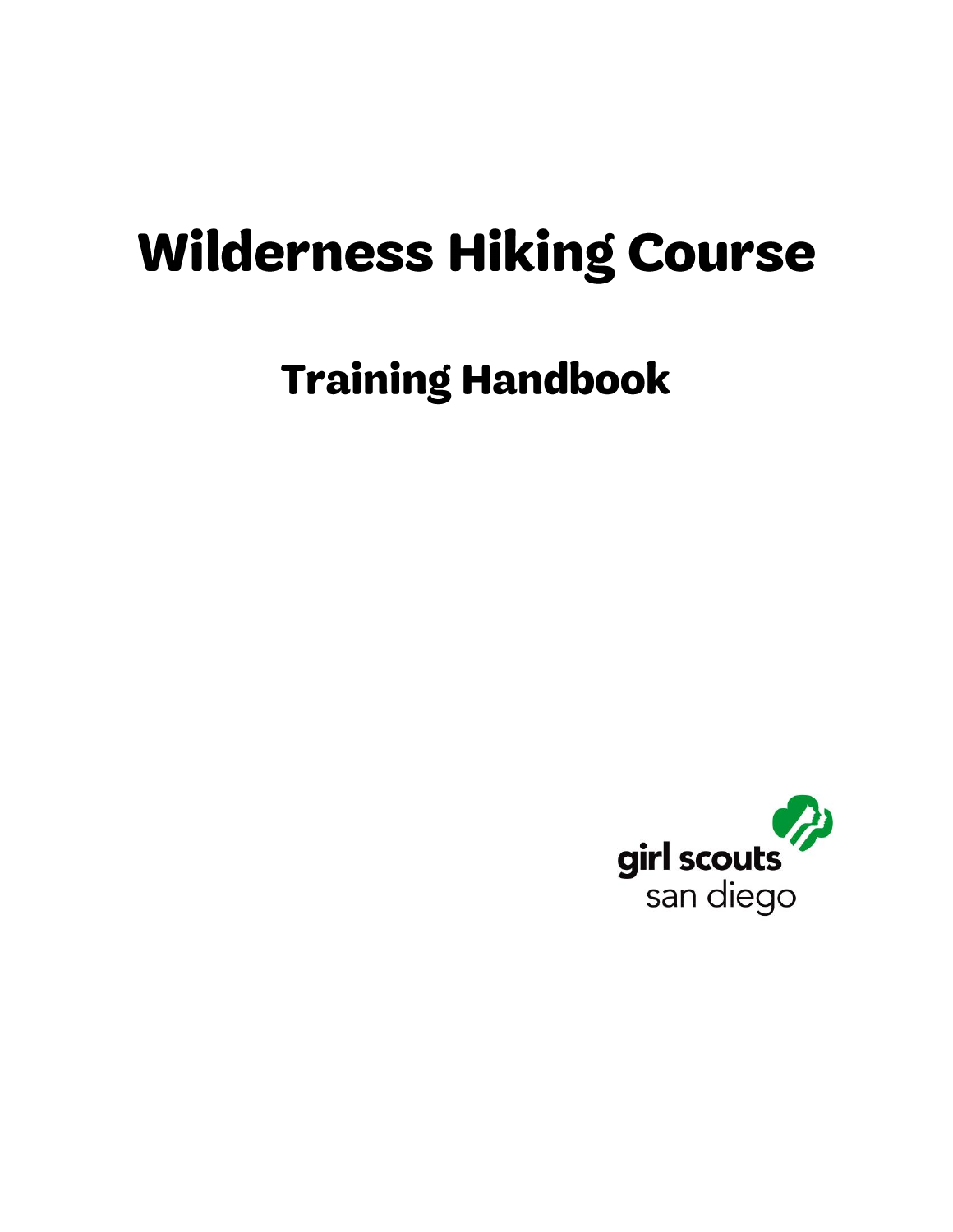

- **Description:** The wilderness hiking course (WHC) is our council's one-day foundation course for all levels of hiking and backpacking adventures.
- **Purpose:** This course provides girls and adults the skills and knowledge necessary to day hike safely, whether it's an afternoon jaunt in Mission Trails or a full day exploring Yosemite's wilderness. As a foundation for outdoor exploration, WHC provides a starting point for key backpacking skills, and its related gear and practices.
- **Girl objectives:** Trainers will deliver the skills and knowledge to hike safely, and encourage development of self-reliance, self-responsibility, independence and good judgment. Hiking and backpacking is where we *really* can develop courage, confidence and character, and provide girls with the ultimate outdoor leadership experience.
- Adult Trainers will deliver the outdoor skills and knowledge, plus **objectives:** the skills to lead girls in the wilderness. Adults will learn Girl Scout hiking protocol and ideals, our council's standards and how to encourage girls to lead, take charge and be self-sufficient and safe.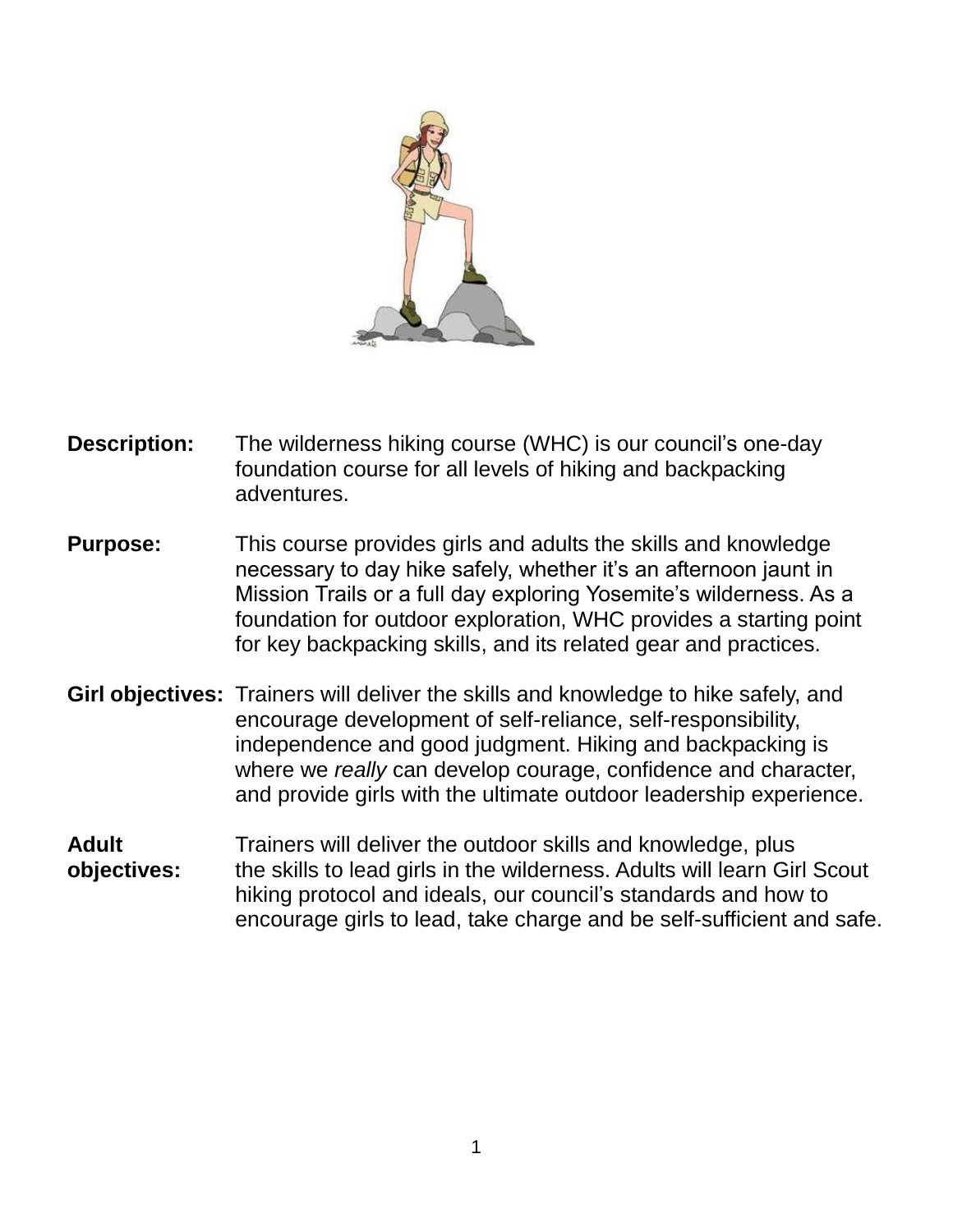#### **Course Topics and Expectations**

#### **Expectations**

Our overall goal is to deliver the skills and knowledge necessary to dayhike safely, and provide a foundation for the basic backpacking training.

- For beginners, we'll deliver a strong foundation of skills and knowledge
- For intermediates, we'll augment skills and knowledge with Girl Scout standards
- For advanced hikers, we'll connect skills and knowledge with Girl Scout ideals
- With all trainees, we'll promote girl self-sufficiency, decision-making and leadership

#### **Separation of girls and adults**

The reason we separate girls from adults during trainings is to emphasize the importance of girl independence, self-sufficiency and developing confidence. We want our girls in the take-charge position so they can develop excellent decision-making skills and learn the crucial importance of selfresponsibility in the wilderness. Ultimately, we hope girls and their parents will spend countless blissful days hiking and backpacking together.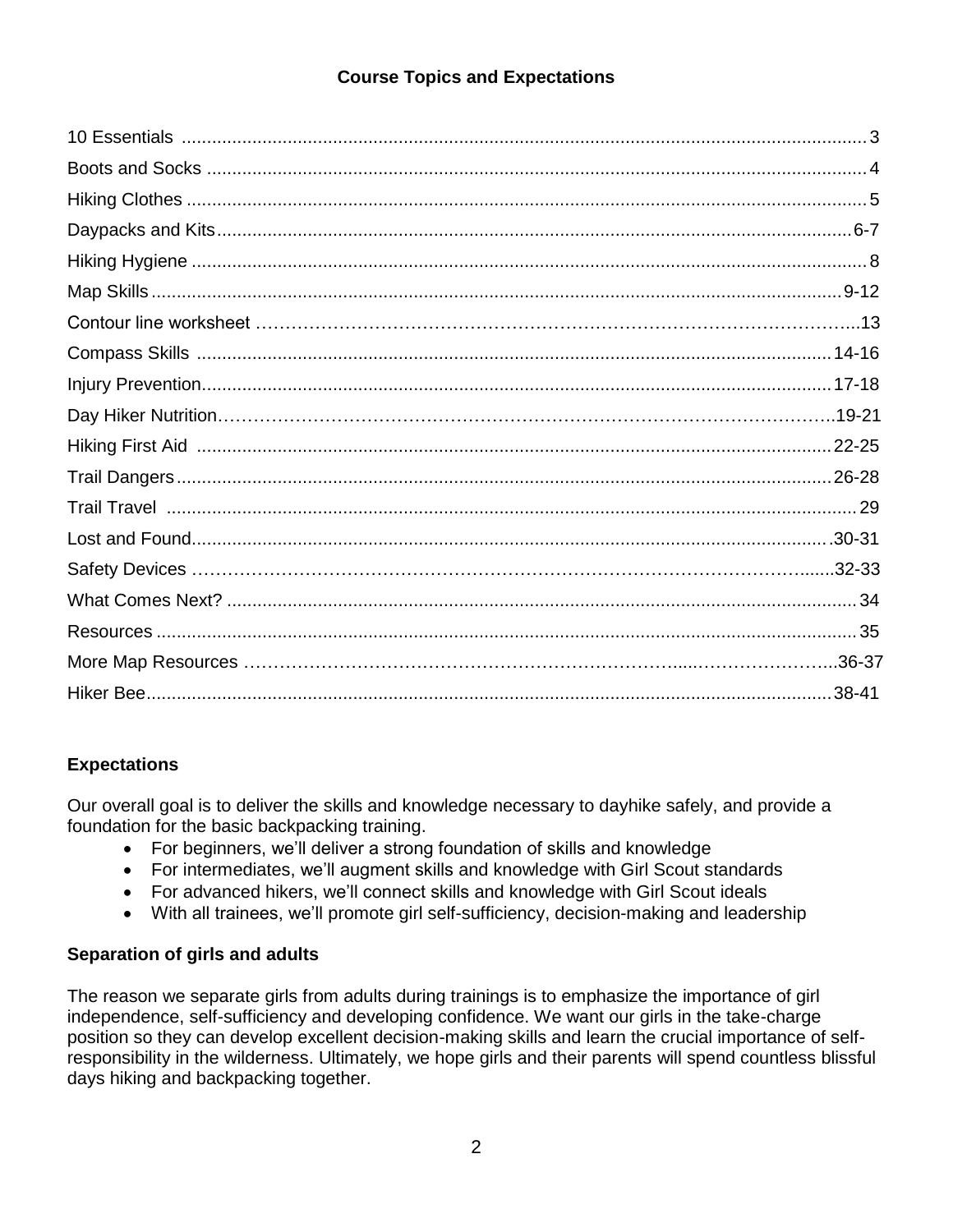#### **The 10 Essentials**



In the 1930s, the Mountaineers — a Seattle-based hiking, climbing and conservation organization — came up with a list of 10 essential items no climber or hiker should be without. Experience rescuing others taught them that if hikers would just carry these 10 essentials, they would be able to survive backcountry emergencies until help arrived.

The 10 Essentials should be carried by every hiker at all times:

#### **To find your way**

- 1. Flashlight (with spare batteries and spare bulb if applicable)
- 2. Topographical map along with the ability to interpret the map
- 3. Compass and the knowledge to use it

#### **In an emergency**

- 4. Pocket knife
- 5. First Aid kit (including personal emergency medications, etc.)
- 6. Waterproof matches (strike anywhere matches in waterproof container)
- 7. Firestarter (a small candle in waterproof container works well)

#### **For your protection**

- 8. Sun protection (shade hat, sunglasses, sunscreen and lip block)
- 9. Cold protection (extra clothing as the weather demands: fleece sweater, jacket, gloves, beanie, poncho/water-proof jacket)
- 10. Extra food and water (e*xtra* is beyond what you expect to use during an outing)

#### **The extra essentials**

- 11. Toilet paper (hygiene kit)
- 12. Whistle signal an emergency by blowing your whistle in series of threes
- 13. 10-15 feet parachute cord
- 14. Bandana

As time passes, new technology (GPS, cell phones, etc.) have redefined what items people consider essential. The original 10 Essentials are still the best presentation of the base items every hiker should carry.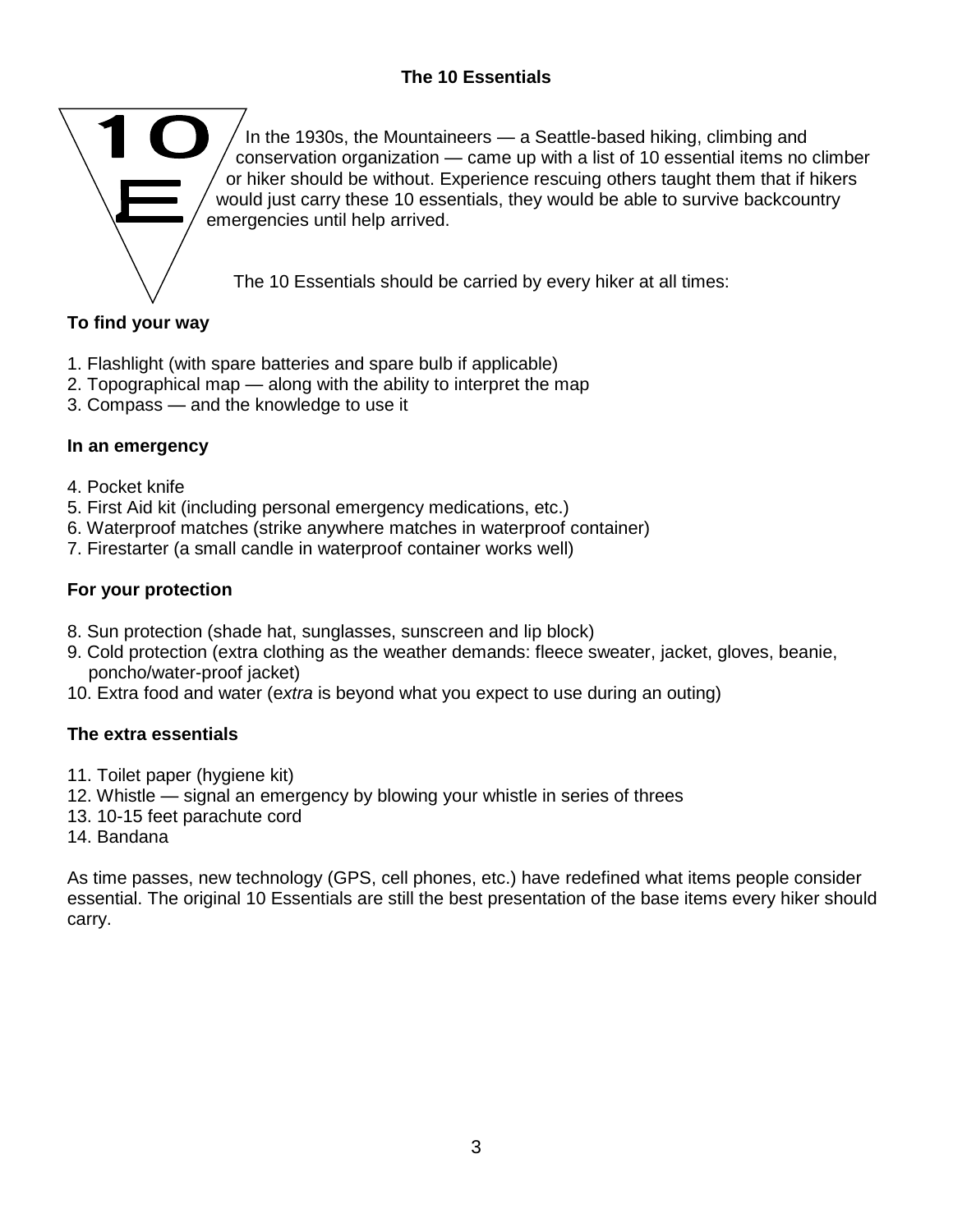#### **Boots and Socks**

#### **Overview**

- Components of a sturdy shoe (soles and uppers)
- Inserts and waterproofing
- Socks (no cotton, wool and alternatives, liners)
- Boot-fitting tips

#### **Components of a sturdy hiking shoe**

Sole:

- Grip: no slipping and sliding
- Protection: your feet don't feel the rocks
- Rigidity: can't be twisted; the stiffer the sole, the better support of foot, ankle and knee
- Stability: feeling solid on uneven terrain

Uppers:

- Protection
- Waterproof liner (e.g. Gortex): keeps out water
- Gusseted tongue: prevents water from seeping into the boot
- Breathable: allows sweat to evaporate, preventing blisters (leather/fabric often better than synthetic)
- Stability: you feel stable on rough terrain
- Comfort: essential!
	- toe box: wiggle room for toes, but not sloppy; not hitting front of boot
	- heel cup: heel is nestled comfortably, no more than 1/4" slip
	- lacings: tight enough to keep foot locked in place

Materials:

- Synthetic: no animal products, not necessarily more breathable
- Fabric/leather: easy to break in, breathable
- Split grain leather: heavier duty, with seams, fairly easy break-in
- Full-grain leather: heaviest duty, no seams, longest break-in

#### **Inserts and waterproofing**

Inserts: valuable for refining fit, supporting arches, day-after-day comfort on the trail Waterproofing: apply Nikwax, or other recommended product, before each hiking season

#### **Socks**

- No cotton
- Wool, Coolmax (wool alternatives)
- Thickness: personal preference of light, medium or expedition weight
- Liners: can help prevent blisters by transferring friction from sock-to-foot to sock-to-sock

#### **Boot-fitting tips**

- Try on at the end of the day; wear hiking socks of preferred thickness
- Growing feet: buy inexpensive and put your money into good socks and/or inserts
- Stores: A-16 helpful, qualified boot-fitting staff; REI self-serve, but great return policy; Big 5 — self-serve, less expensive, lower quality

#### **Break in your boots to prevent blisters!**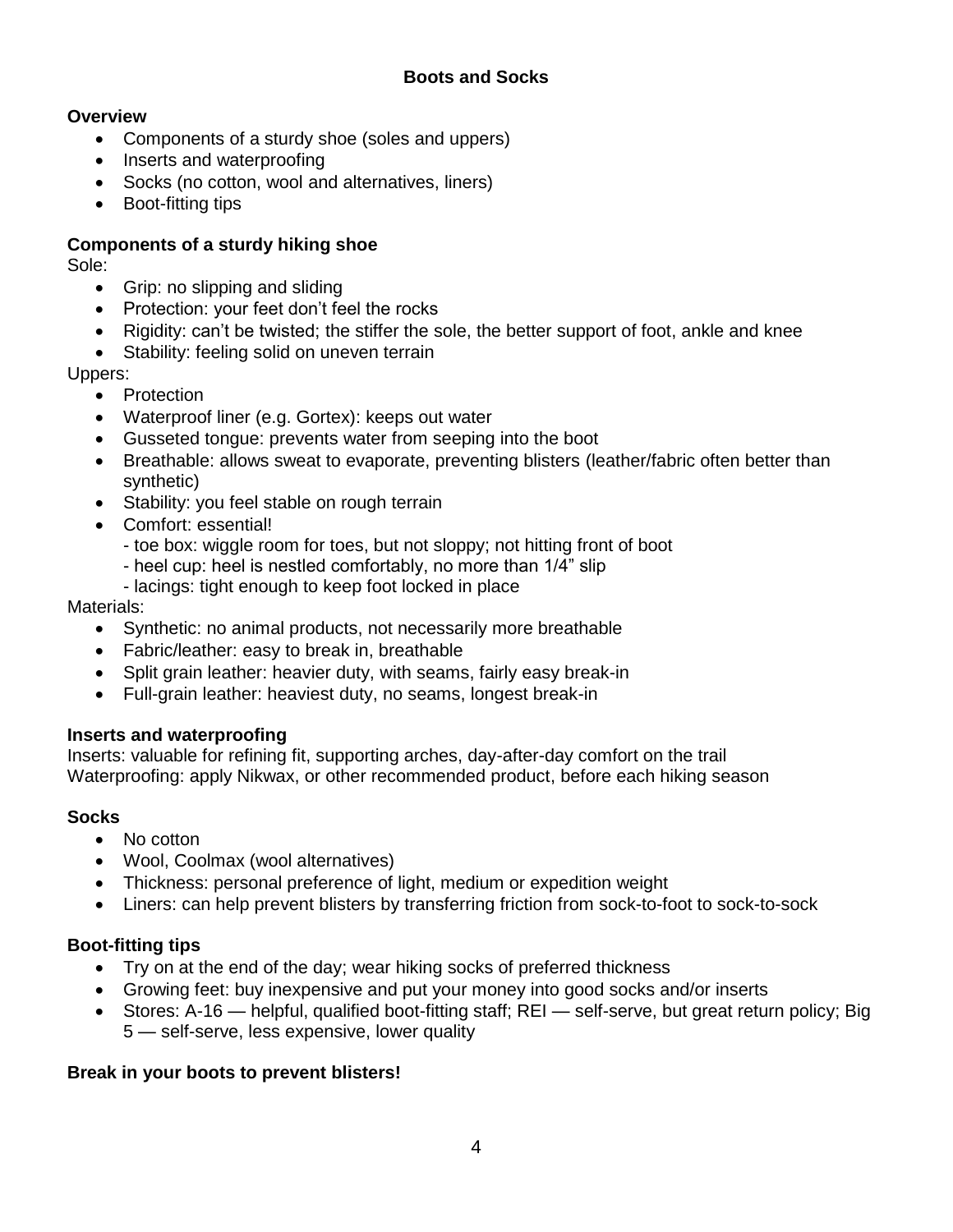- Wardrobe elements
- Layering system
- Fabric options and NO COTTON
- Vocabulary: wicking, breathable, layering
- Tips
- Check the weather before you go

#### **Wardrobe elements**

Layer 1: shorts/pants, tee shirt, shade hat Layer 2: insulation — fleece jacket/pants, long-sleeve shirt, fleece hat/mittens Layer 3: down/polyfill jacket, waterproof pants/jacket or poncho

#### **Layering system**

Dress in layers of lightweight clothes instead of one or two heavy layers. The layering system helps you adjust easily to varying temperatures while you hike.

#### **Fabric options**

- Cotton kills: Cotton retains moisture and doesn't dry quickly, a deadly combination that can suck the heat right out of your body and expose you to hypothermia.
	- $\circ$  Of course, there are exceptions to every rule: desert hikers advocate for cotton tee-shirts for the exact purpose of cooling the body in extreme heat.
- Synthetics: Human-made fabrics that insulate, breathe, wick and or waterproof. Examples are polypropolene, capilene, nylon, polyester; proprietary names: Dri-Clime, Vaporwick, Polartec, Gortex, etc.
- Natural fibers: Wool and silk insulate well, breathe, wick and in the case of wool still smell clean after several days on the trail.

#### **Vocabulary**

- Layering (above)
- Wicking: A fabric's ability to pull moisture away from the body. Wool is a good example, since it draws moisture away.
- Breathable: A fabric's ability to allow air to pass through. Waterproof jackets want to be breathable so that when you're exercising you don't steam up inside.

#### **Tips**

- Zip-off pants: Combine shorts and pants with easy on/off.
- Trash bag poncho: A 45-gallon trash bag (leaf and lawn) will cover you up.
- Easy packing for the day: Put everything you think you might want for your dayhike into the car, then when you reach the trailhead you can scale back if you don't need all the layering. (Don't forget the extra clothes you need as one of the 10 Essentials.)
- Long pant options: Shorts and sweats, long johns under shorts.
- Keep it inexpensive: PE clothes, soccer shorts, basketball jerseys and other sportswear already in your closet are excellent synthetic choices for trail wear.

#### **Check the weather before you go**

Always take a look at a weather report so you can plan and prepare the right wardrobe in advance. Look at the nighttime lows, too, so you can estimate how cold it will be when you start out in the morning — and just in case you stay out longer than planned. In our local mountains it can be in the '30s at night, and in the '70s during the day; the morning hike might still be quite chilly when you get out of the car.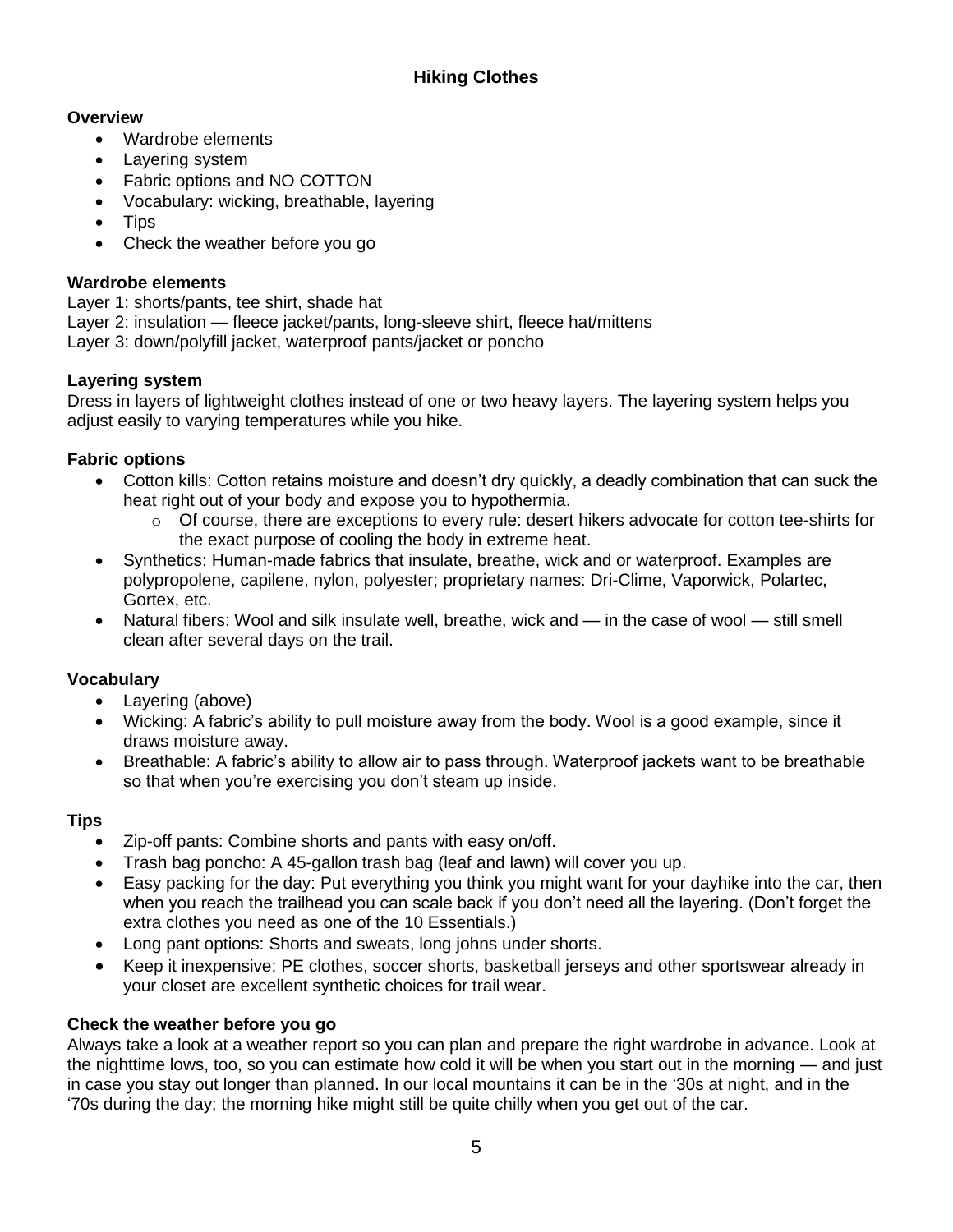- Selecting a good backpack
- Packing with kits

### **Daypack pros and cons**

- String pack
	- o Pros: often free
	- $\circ$  Cons: thin straps = ouch!
- Fanny pack
	- o Pros: smaller profile
	- o Cons: is it big enough for your adventure?
- Camelbak
	- $\circ$  Pros: excellent organization, convenient water bag, durable, cushioned straps
	- o Cons: heavy, expensive
- School backpack
	- o Pros: perfect for getting started, good enough organization, lightly padded
	- o Cons: less durable, possibly heavy
- Backpacking day pack
	- $\circ$  Pros: lightweight, adequate organization, makes the leap to backpacking (can be used as a stuff sack), separate sleeve for water bag, insulated situpon insert
	- o Cons: not padded, not a lot of pockets, expensive

#### **Packing with kits**

Separating your gear into smaller kits allows you to be organized and makes your gear easier to find. Examples: first aid kit, hygiene kit, emergency kit, 'quick' kit, foot Rx kit. Each individual will want to organize her essentials in a way that works for her. They can be stored in nylon stuff sacks, pouches or zip-top bags. For the sake of discretion, hygiene kits are best stowed in a nylon sack or paper bag (not a see-through bag).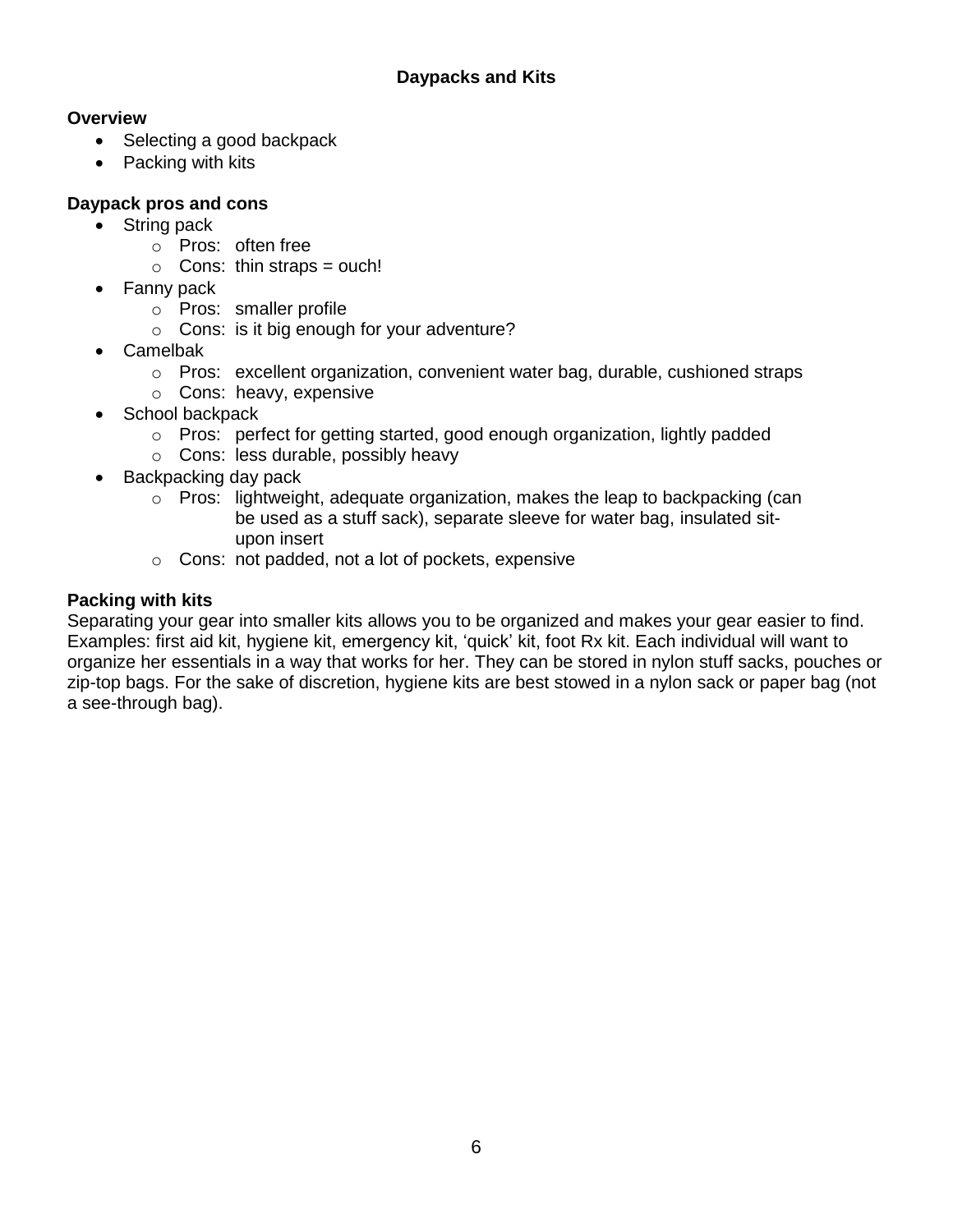#### **More Packing with Kits**

There are an infinite number of items that can go in your first aid or emergency kits. The three kits you make today are excellent starter kits; feel free to personalize your kits to your needs, and as your first aid training skills grow.

#### **Hygiene kit**

- Toilet paper/Kleenex
- Feminine supplies
- Hand wipes/biodegradable soap
- Trash zip-top bag for packing out used toilet paper and feminine supplies

#### **Emergency kit**

- Space blanket: insulation against the cold
- 10 feet nylon rope: can be used for lashing, boot lace, etc.
- Whistle: three blasts in succession signals an emergency; clip this to your pack, or put on a piece of nylon rope
- Firestarter: helps start a fire (for warmth)
- Waterproof matches
- Duct tape: multi-use! Blister prevention; patching gear, clothes or boots; etc.
- Pencil: to record information, leave a note
- Needle and thread: for clothing and light gear repairs
- Safety pins: multi-use

#### **First Aid kit**

- High Adventure Health History form
- Moleskin: protect blister/heel from rubbing
- Antibiotic cream: protect wounds from infection
- Antiseptic wipes: prep an area for a bandage
- Gauze: two sizes
- Band-Aids: many sizes
- Non-latex gloves: always protect yourself from blood-borne pathogens
- Ace bandage
- Personal medications like inhalers or Epi-pens. The rest of your group should know exactly where you keep these in your pack, so they can be retrieved quickly in an emergency.
- Pain reliever of choice

#### **Minors and medication**

Hiking and backpacking medication protocol differs from standard troop or camp practice. Each individual, regardless of age, carries her own medication when hiking or backpacking, to ensure that her meds are within immediate reach in a health emergency. It's essential that every person in a hiking group knows where the Epi-pen or inhaler can be found in a person's pack.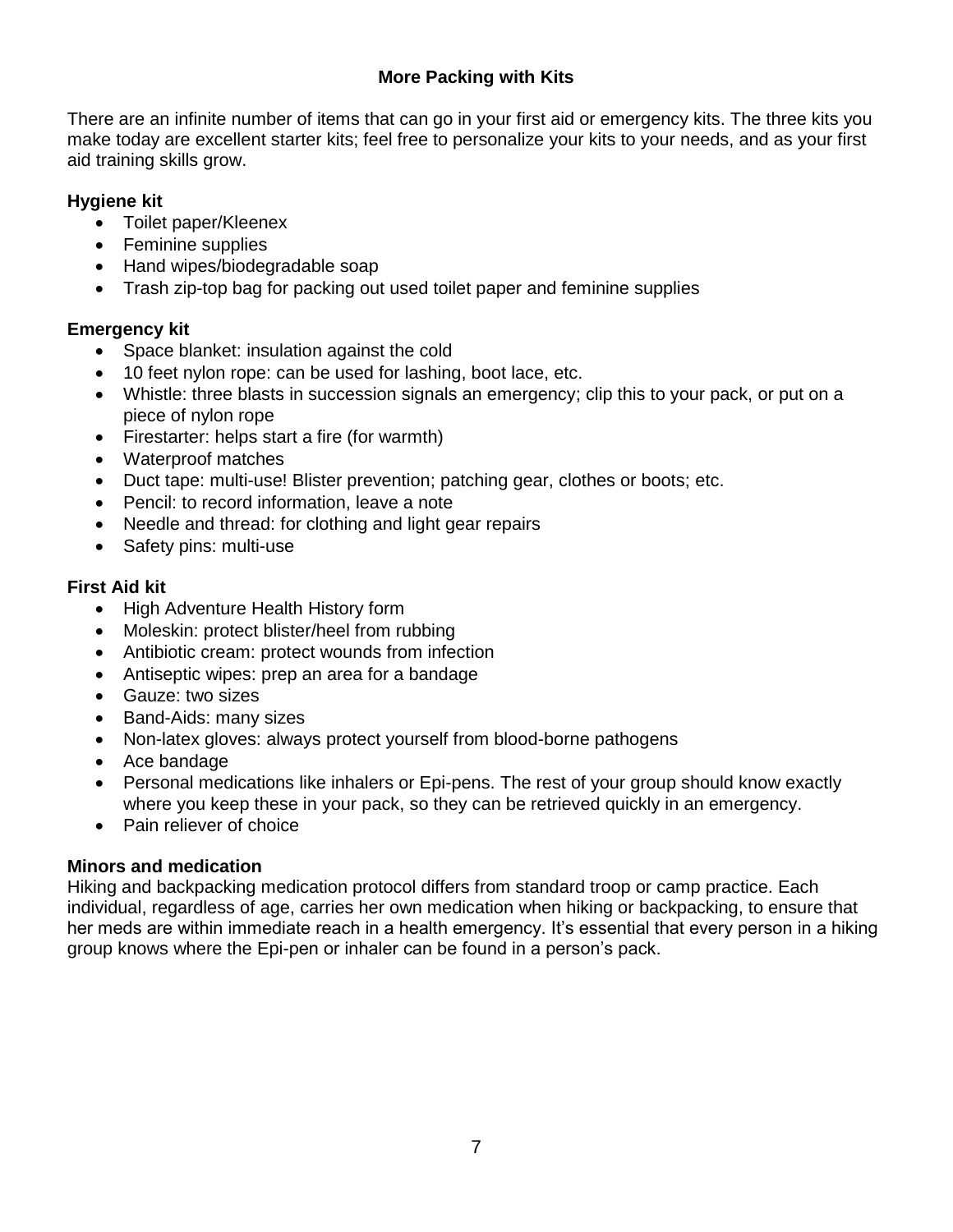- Where to go
- Doing your business
- What to do with the trash
- That time of the month
- Washing up
- Handy, hard-won tips

#### **Where to go to the bathroom**

- **Always** tell a buddy you're heading out to the woods for a potty stop.
- Head perpendicular to the trail, about 150-200 feet from water (*leave no trace*).
- Screen yourself behind a tree/rock away from the trail.

#### **Doing your business**

- You don't need to dig a hole if you're going to pee. Just go, wipe, place toilet paper in your ziptop bag and put that in your hygiene kit. Wash up.
- For No. 2, dig a 6-8 inch "cat hole" with a trowel or a sturdy stick. The trowel *only* touches the dirt. Do your business, then cover the hole with dirt. Put your toilet paper in the zip-lock bag and put that in your hygiene kit. Wash up!

#### **What to do with the trash**

All your bathroom trash is put in the zip-top bag and packed out of the woods. Dispose of *properly*. Leave no trace!

#### **That time of the month**

- It's always a good idea to have feminine supplies in your hygiene kit, just in case. Higher altitudes can change your cycle rhythms.
- Always throw used feminine supplies away in your zip-top bag, and dispose of in the trash at home.

#### **Washing up**

Poor hygiene is the No. 1 cause of stomach disorders in the backcountry. Always wash your hands after going to the bathroom. Liquid hand sanitizer products are not adequate; use biodegradable soap and water, or sanitary wipes.

#### **Handy, hard-won tips**

- Face downhill.
- Always put your gear *uphill.*
- Generally, you'll find a more private spot by heading perpendicular to the trail.
- When you're on switchbacks, you'll find a more private potty spot heading out from the ends of the switchbacks, rather than uphill or downhill.
- *Always* tell a buddy where you're going. The rest of the hiking group waits for you.
- Take your daypack with you; that way, if you get disoriented, you'll still have your whistle handy to signal for help getting back to the trail.
- Use a rock or log to steady yourself when you squat, if necessary.
- An aspirin, broken into your trash bag, will help reduce odors.
- Don't forget to bring extra baggies. Double-bagging No. 2 trash is a good idea.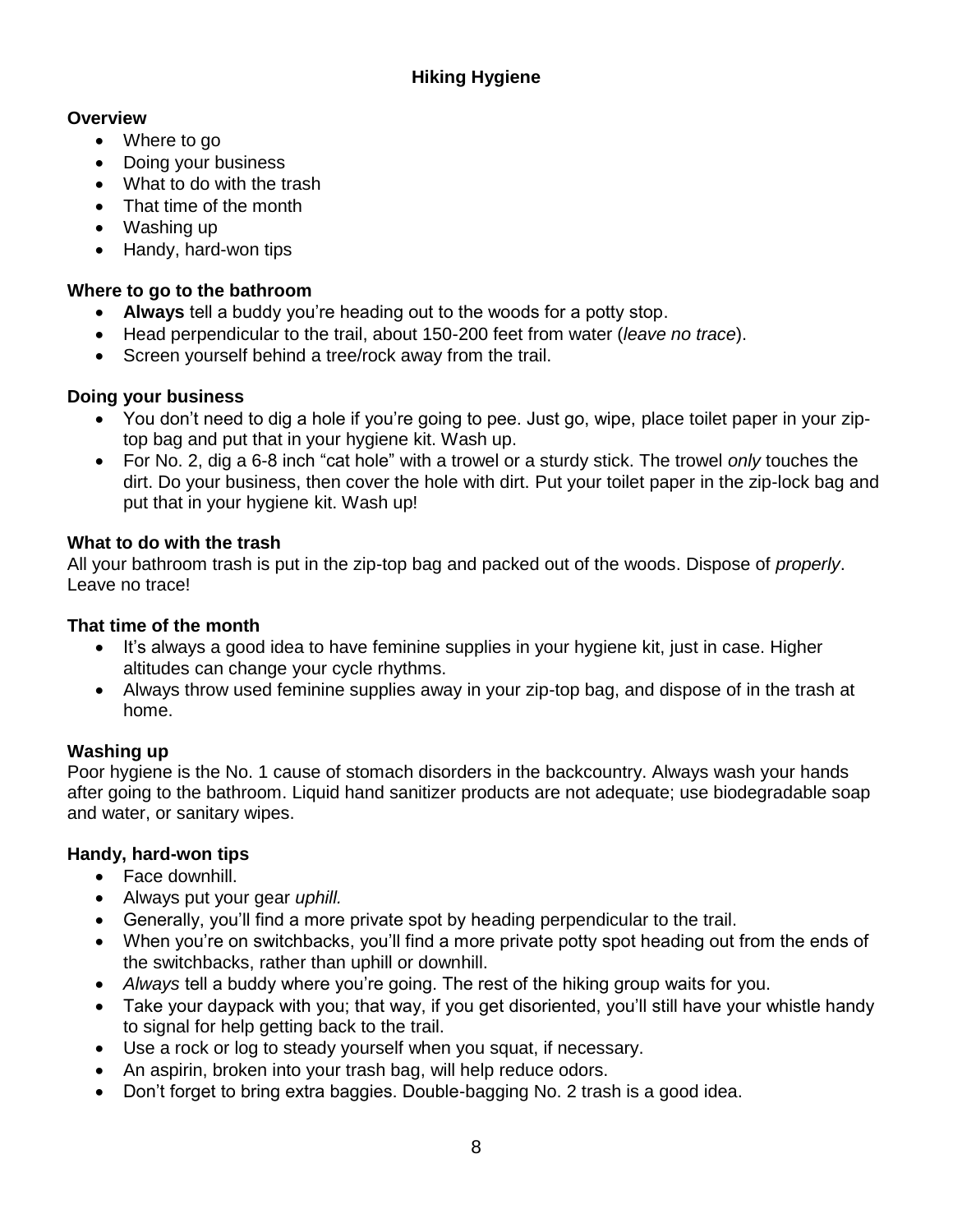#### **Map Skills**

#### **Topographical maps**

It is essential to develop superior map-reading skills in order to be effective navigators in the backcountry. Once you can effectively interpret a topographical (or "topo") map, your compass becomes a far more valuable tool, offering you the necessary precision to travel far and wide.

#### **Basic map interpretation**

Here's how to interpret the valuable information you can find on your topo map.

#### **Compass points**

- The top of your map is north
- The right side of your map is east
- The left side of your map is west
- The bottom of your map is south

#### **Colors**

- Blue: water (variations include seasonal streams/ponds, glaciers, swamp, waterfalls, etc.)
- Green: vegetation (chaparral, forest)
- White: landscape without trees or water (rock, sand, meadow)
- Black: human-made features
- Red: primary and secondary roads; land survey marks
- Brown: contour lines

#### **Contour lines**

- Contour lines: The brown lines on your topo indicate the elevation above sea level. Think of each line as a closed loop. If you followed the line in the real world, you wouldn't go uphill or downhill; you would stay at the same elevation. Contour lines allow you to interpret the terrain. Lines that are close together represent quick elevation changes — steep terrain. Contour lines that are farther apart indicate less elevation differences — flatter terrain. Contour lines also show you the shape of the terrain: ridges, peaks, plateaus, gullies, etc.
- Contour interval: The distance between each line is indicated on the bottom of your map, near the scale of miles. On a 7.5 minute topo, which provides the best detail for hikers, the interval will be 40 feet (or 20 meters).
- Index line: This thicker, dark brown contour line measures increments of 200 feet (or 100 meters) on a 7.5 minute map.

#### **Scale of miles**

This ruler measurement is found at the bottom center of your topo map, and will give you a way to measure distance. Here are two ways to figure out how far you're going to hike (or, "how much farther till we get back?!") using your scale of miles.

- String trick: Ese the string from your compass (or shoelace). Wind the string along the trail on your map to cover the distance you'll be traveling. Compare the length of string you measured on the map to the scale of miles, and *voila* — there's the mileage.
- Using your pinkie: This is much less precise than the string trick, but can give you a ballpark estimate. Measure your pinkie finger against the scale of miles — note where the mile marker compares against your pinkie. Move your pinkie along the trail on the map to get a very broad estimate of the distance you'll be traveling.

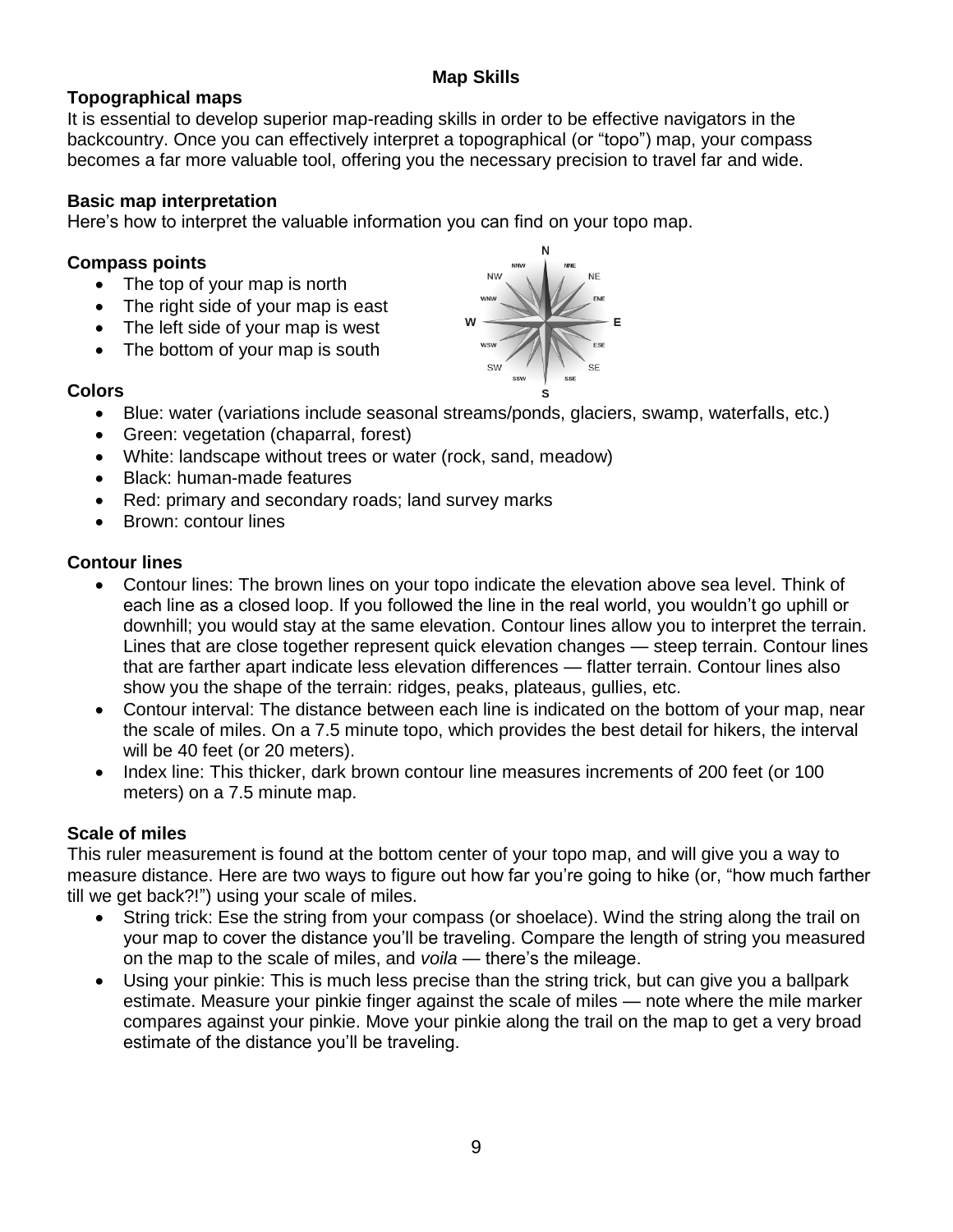#### **Conquering map skills**

Learning to read topo maps, and to be able to interact with the information on the map, is really rewarding. Nothing gives you a sense of self-sufficiency like being able to navigate accurately through the wilderness using your map and compass. Map reading and navigating by compass aren't difficult skills, but they take practice and familiarity to develop.

#### **At home**

- **The 3-D effect:** Learn to see mountains and valleys, stream beds, ridges, passes and other physical features by studying topo maps in the comfort of your living room. Maps drawn with shade-relief make this skill easier to learn.
- **Planning your trip:** With topo maps and guide book in hand, you can excel at planning and preparing for your trip (a "leave no trace" principle). Studying your maps ahead of time lets you develop a reasonable travel itinerary that works for your entire group.
	- o Highlight your trail/route in a bright color.
	- o Observe the elevation gains and losses on your route.
	- $\circ$  Measure distances using a string (following your route) and measuring against the scale of miles found at the bottom of the map (or baseplate compass edge).
	- $\circ$  Note any obstacles on your route: stream crossings (high water?), high passes (lingering snow?), steep terrain.
	- o Base your itinerary on this information, and plan your meals and gear accordingly. Will you want water-crossing shoes? Will you need a no-cook breakfast one morning to accommodate an early start before climbing a peak?

#### **In the field**

- **Orient your map:** When you arrive at the trailhead, or at the start of each hiking day, always take time to sit down and orient your map to magnetic north. By aligning your map with the real world, you will be able to look around you and see the local landscape featured on your map. Both on the map and in your field of vision, find your location, and note nearby features like trails, streams, lakes, ridges and peaks. Consider other nearby features on your map that you can't see right now (a nearby lake, for example) and point in the direction you would have to go in order to get there. This kind of stationary interaction with your map builds outstanding navigational skills, and gives you an accurate sense of where you are, what you see on the map and what you see in the real world.
- **Thumb the map**: Keep your topo handy, and refer to it frequently throughout the day. The more time you spend looking at your map and noting your progress, the savvier you will be in mapreading. As a trip leader, periodically make sure your whole group can point to where they are. A good time to check is at the trailhead, trail junctions and significant landmarks such as creek crossing, passes, peaks and campsites.
- Play with your map: Take out your map and compass at rest stops and lunch, and spend a little time orienting your map, and taking bearings on various landmarks around you.
- **Follow a handrail:** A handrail is an orienteering term for any long feature (natural or humanmade) that you can follow to your destination, or that will head you off and stop your forward direction. Good examples are creeks, canyons, trails, roads, ridges — you can follow any of these features to reach your destination, or any one of these features can cross your path and alert you to a desired change in direction.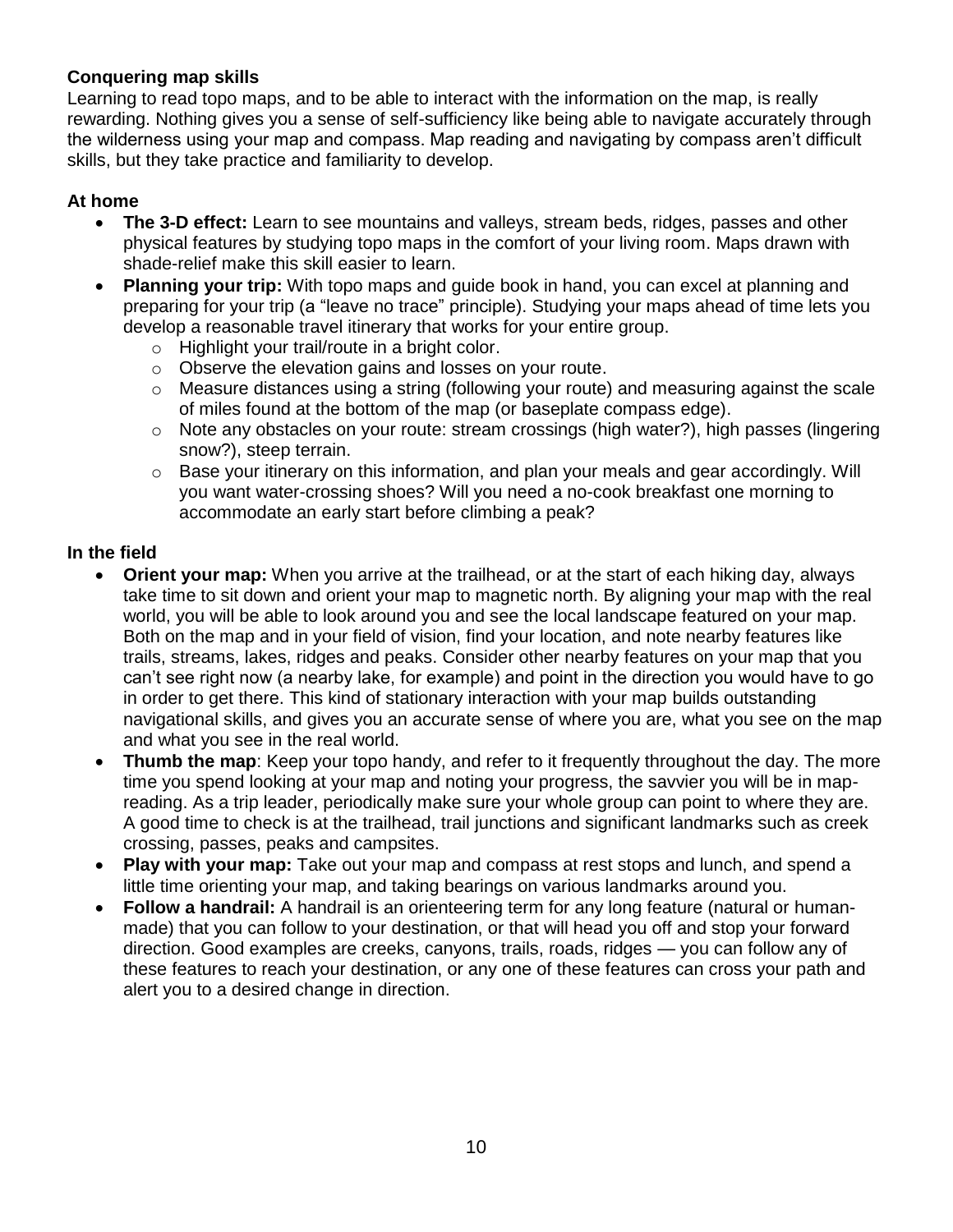#### **Finding direction with an analog watch**:

- Point hour hand toward the sun.
- The south is halfway between the hour hand and 1200 hours (noon). North is in the opposite direction. If watch is on daylight saving time, use 1300 hours instead of 1200.
- You can point the hour hand toward the sun by placing a small stick at the hour hand and move until the shadow lies directly in the middle of the watch.

#### **Northern Hemisphere**



#### **Hours until sunset**:

- Each finger represents 3.75 degrees and the sun moves 15 degrees per hour. That is, 3.75 degrees (one finger) represents 15 minutes.
- Squint to avoid looking directly at the sun.
- Measure how many fingers between the sun and the horizon where it will set.

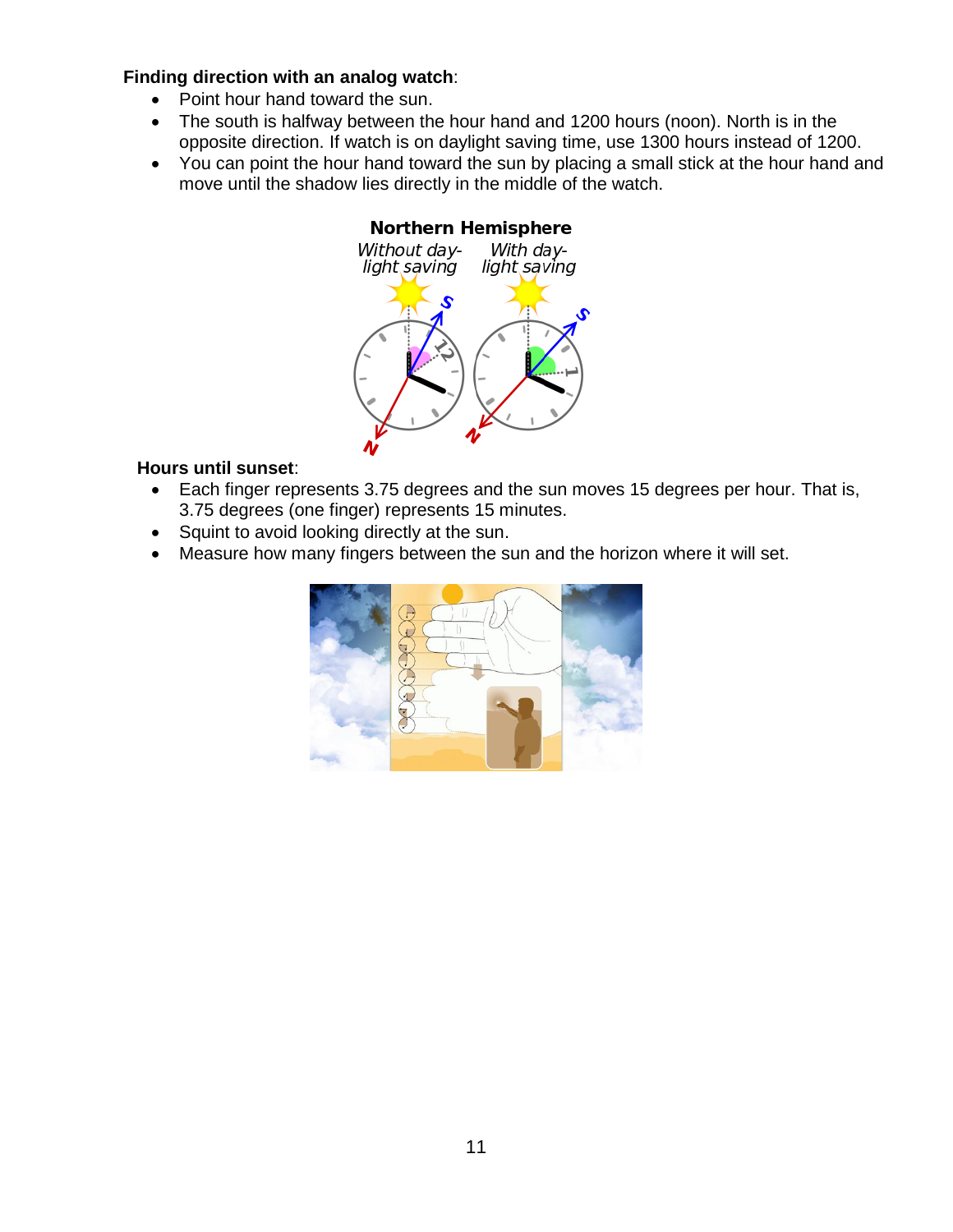#### **Use of deliberate offset or intentional error:**

If you're trying to go to a particular spot, deliberately shoot for a point that will eliminate the need for you to figure out which way to go once you get to the road (since your navigation might be a few degrees off). For example, you need to get to your car. Navigate toward a point on the road that's a little way to the right of the area you parked your car in. Then you know to turn left when you get to the road.

#### **Moon navigation**:

Drop a line along the points of the crescent of the Moon and project to the horizon. The point on the horizon is south of your position.

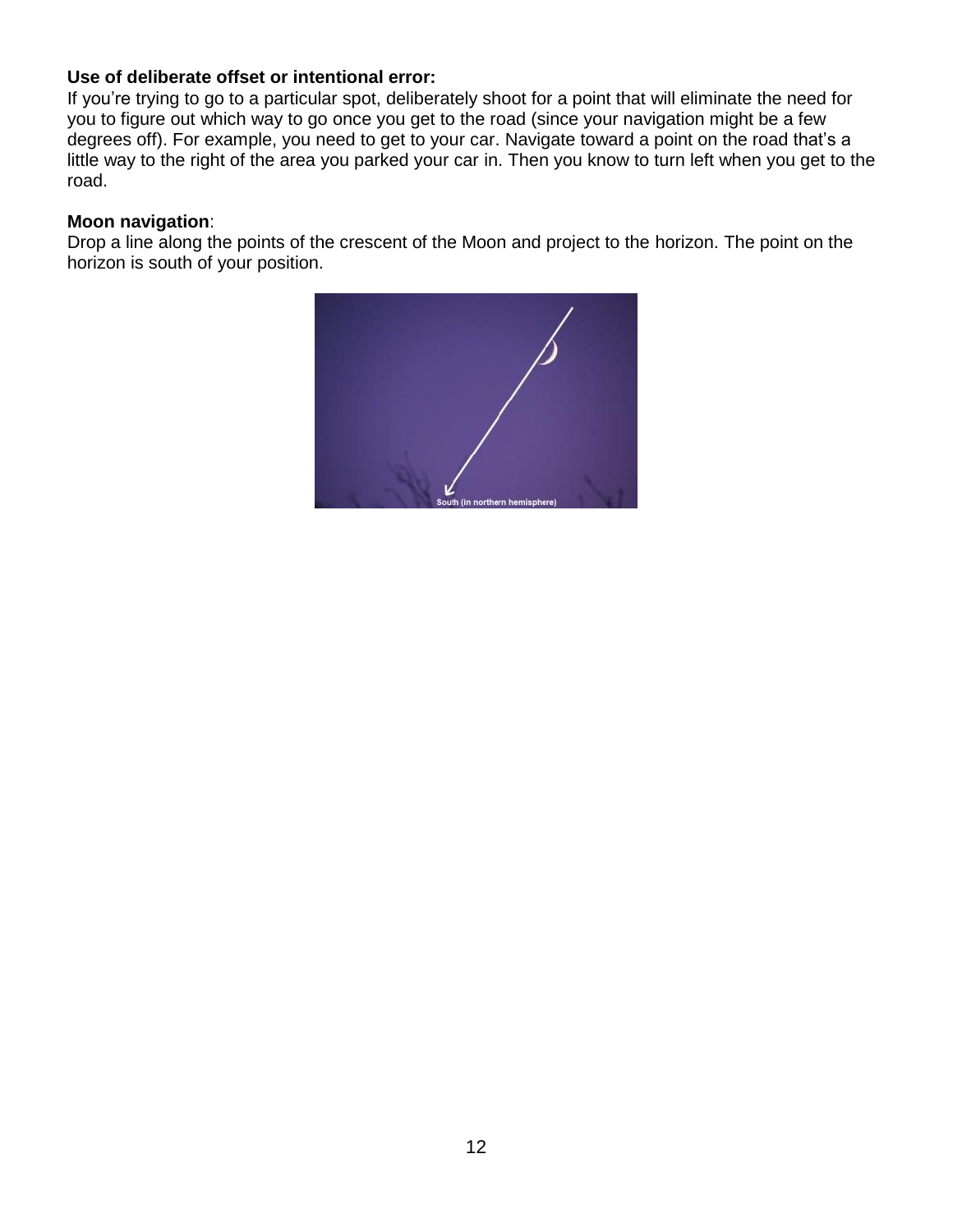#### **Contour Line Worksheet**



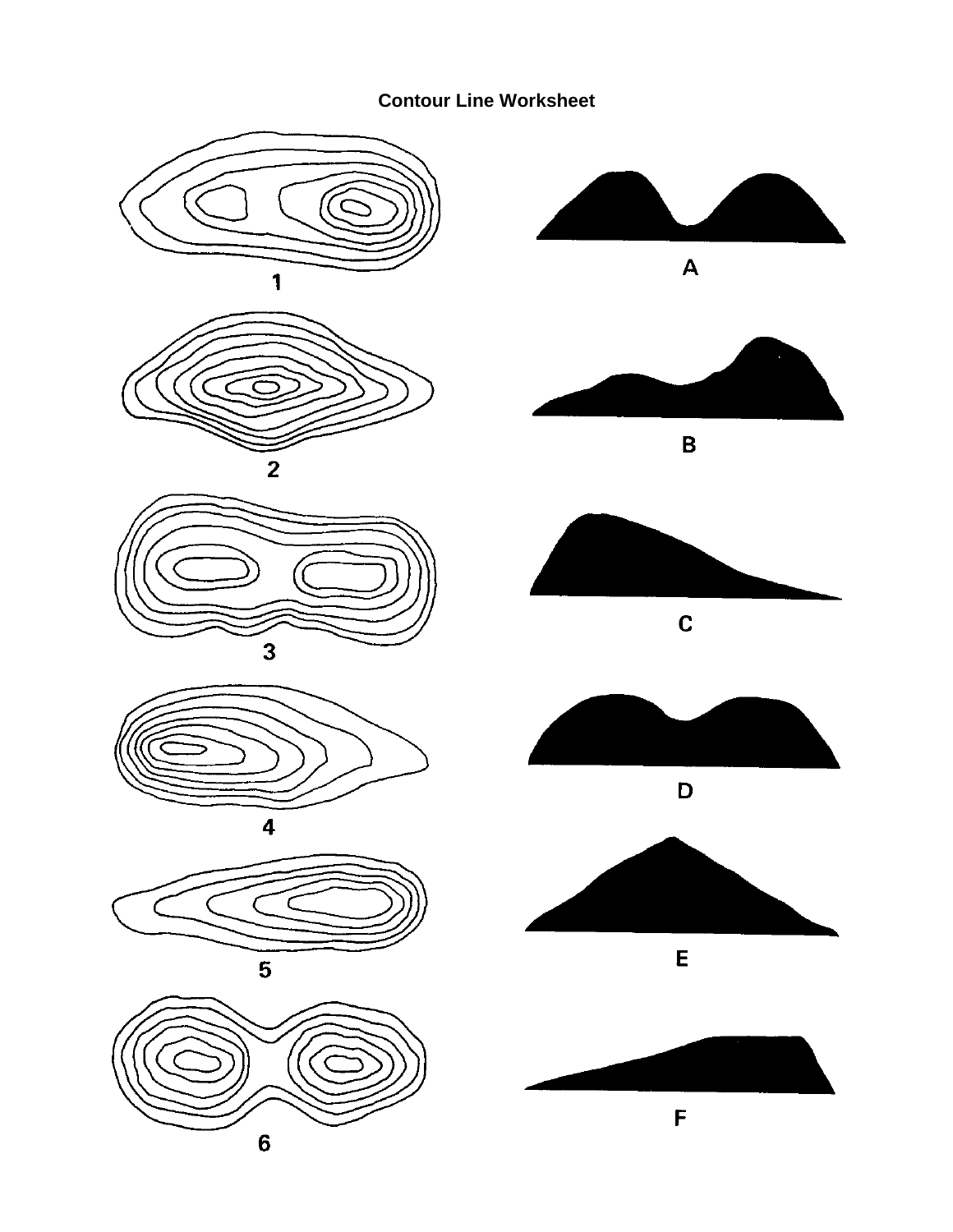#### **Understanding magnetic north**

True north is located at the top of your topo map. Your red, magnetic compass needle, however, points to magnetic north, a shifting location up in the Arctic Circle. In order to navigate accurately with a compass, it's important to understand — and correct for — the difference between the two points.

#### **Declination**

This is the difference between true north (the top of your map) and magnetic north (the pull of your compass' magnetic needle). The declination is drawn with an angle on the lower left corner of your topo map. Because your compass is influenced by the magnetic pull of the earth, you need to adjust for this angle when you are taking bearings off your map.



#### **Magnetic Declination in North America 2014**

**TN MN**

12

**Adjusting your compass for magnetic declination ... easy as 1, 2, 3!**

#### **In California:**

- 1. Set your map on the ground.
- 2. Set your compass dial to north, or 0 degrees, then subtract the declination (located bottom left of your topo).
- 3. Line up the edge of your compass along the edge of your map. (The direction-of-travel arrow must point to the top of your map — north). Rotate the map and compass **together** until "red's in the shed."

#### **Now your map is aligned with the real world, and your bearings will be accurate.**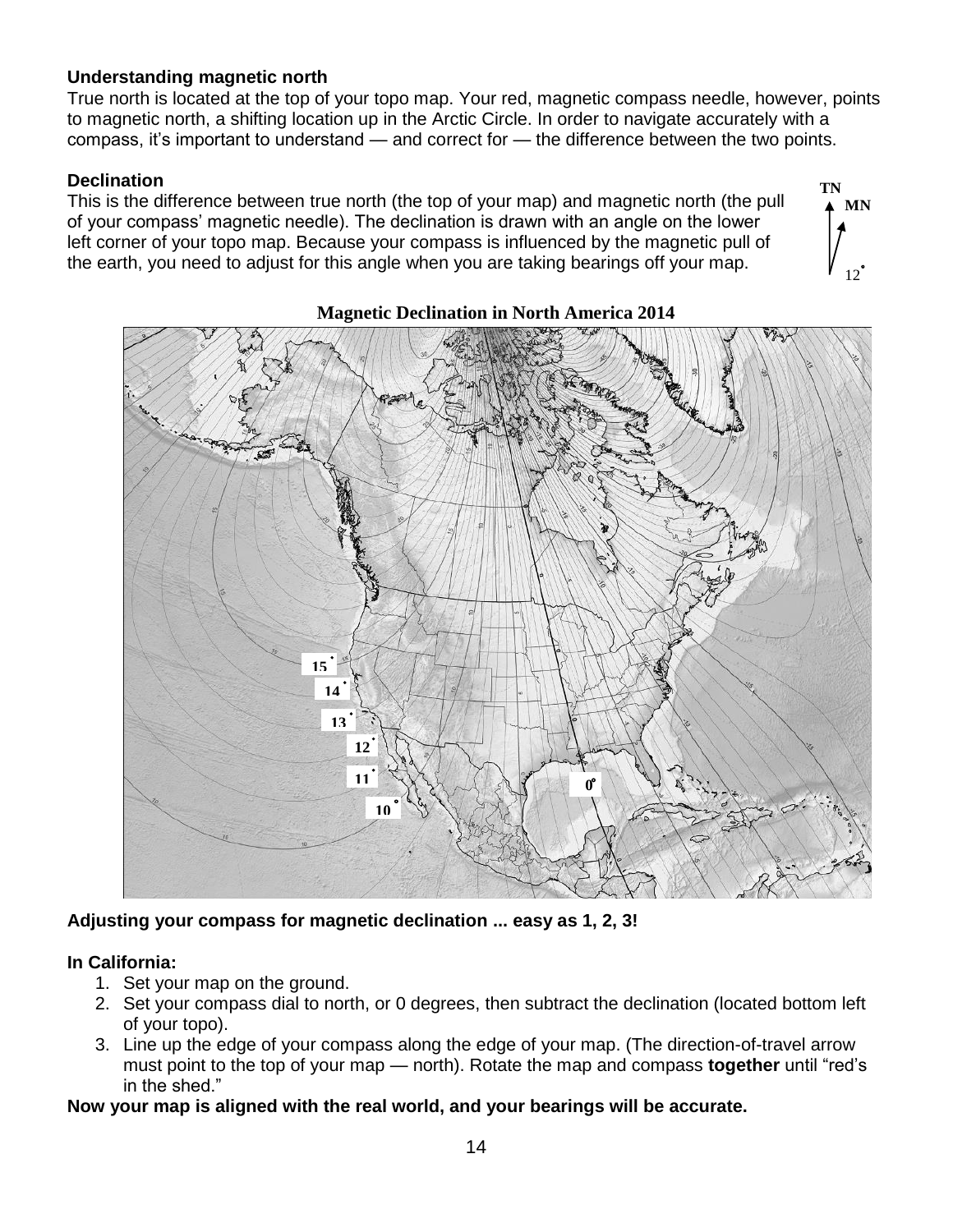# **PARTS OF A COMPASS**



#### **Orienting your map in San Diego**

- Q. Why is it important for your map to be oriented to magnetic north?
- A. Your compass is influenced by the magnetic pull of the Earth. The compass needle is pulled toward magnetic north, but your map is oriented to true north. If you don't correct this, your navigation will be off — by 12 degrees, in San Diego.

#### **Orienting your map to magnetic north 12 (San Diego declination\*)**

- 1. Set your map on the ground.
- 2. Subtract 12 degrees from north (that's rotating your compass dial to 348 north).
- 3. Align the edge of the **baseplate** with the edge of your topo. The **direction-of-travel arrow** must point to the top of your map (north). Now, rotate the map and compass together until the red **magnetic needle** is floating in **"the shed**.**"**

#### **Your topo map is now oriented to magnetic north, and is aligned with the real world. You're ready to navigate!**

\*Magnetic declination is constantly shifting. San Diego is technically 11.5 degrees as of January 2016, which is down from 12 degrees in 2014. You can update old topo maps by checking with a website like [www.ngdc.noaa.gov/geomag-web/#declination.](http://www.ngdc.noaa.gov/geomag-web/#declination)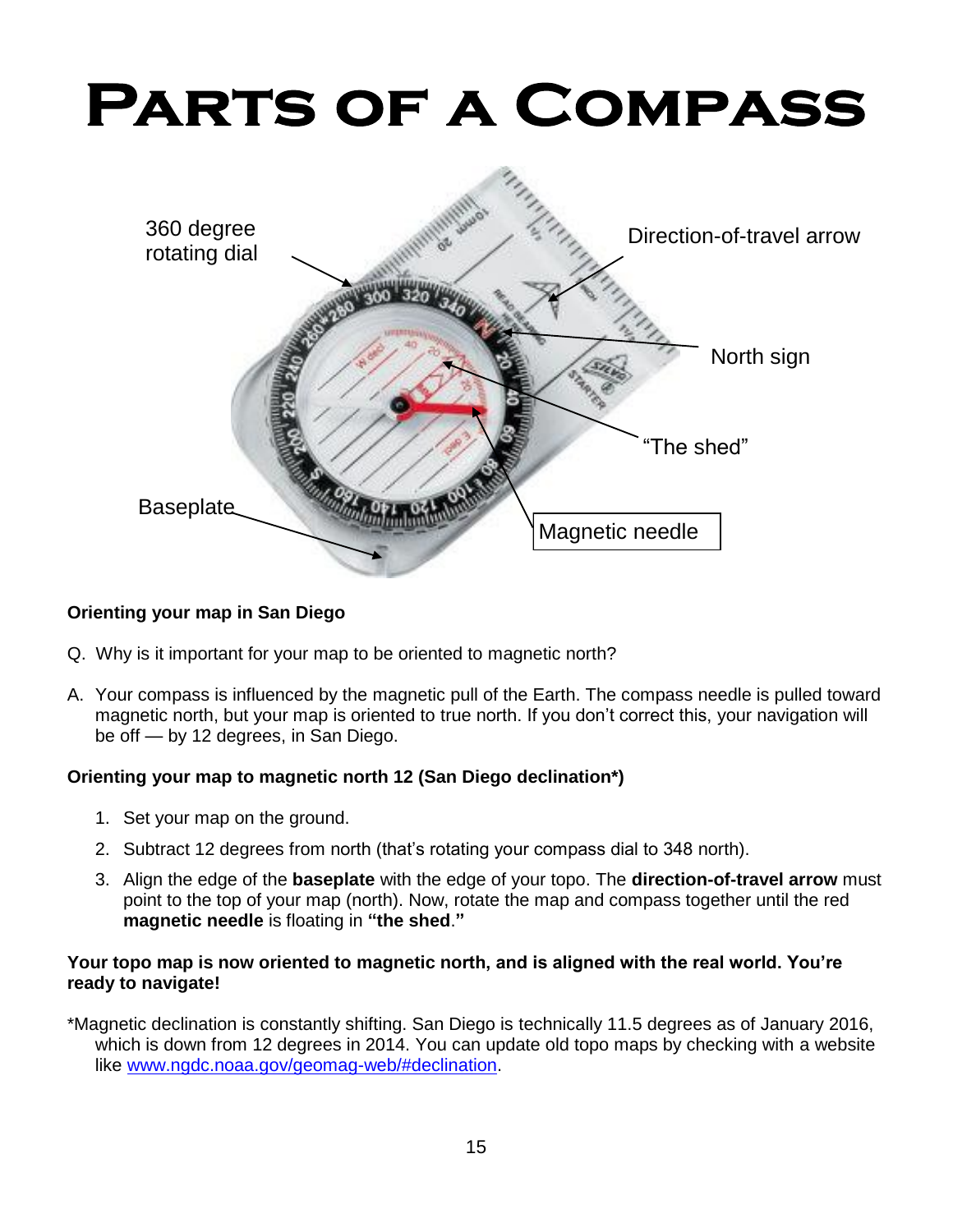#### **Compass Skills**

#### **Handler's tips**

- When using a compass, keep the compass pointing perpendicular to your body.
- Always make sure the direction-of-travel arrow is pointing *away* from you, or all your bearings and directions will be backwards.
- Remember, your compass responds to magnetic forces. You can get false readings if you are working over metal (campsite tables are a regular culprit).

#### **Compass vernacular and how-to**

- **Bearings:** A bearing is a compass direction. You can follow a bearing, take a bearing from a topo map and take a bearing in the field. When you take a bearing off your map, you are pulling travel directions off the map and loading that onto your compass. Then you can follow that bearing to whatever point of interest you care to reach, using your map to interpret the terrain along the way.
	- o **To take a bearing in the field**, point the direction-of-travel arrow on your compass toward a point of interest, such as a peak. Rotate the dial, and put the "red in the shed." The resulting number at the top of your compass is your bearing.
	- o **To take a bearing from your map**, first orient your map to magnetic north. Align the side of your compass with two points of interest, for example, your location and Mt. Spencer. Your location is at the bottom edge of your compass, and Mt. Spencer is at the travel arrow end of your compass. Put "red in the shed" and the resulting number at the top of the compass is your bearing.
	- o **Follow a bearing:** A more advanced skill and most easily learned in open terrain (above treeline, for example), this means using the bearing as a destination. Once you've taken a bearing off your topo, you can follow it to your destination. Say you're at Muir Lake, and you've got the bearing to nearby Cottonwood Lake #1 on your compass. Stand up, put "red in the shed," and look where your travel arrow is pointing. If you can sight a big feature, say a peak in the background, you can put down your compass and just follow a logical route toward that peak, knowing that you'll arrive at Cottonwood Lake between your starting point and the peak. If you don't have a big feature use as a marker, then you will sight on something closer. When you reach that point, you will sight again on a farther location, repeating this step until you reach your destination.
- **Triangulation:** This allows you to determine your location by taking bearings and drawing corresponding lines on your map — from two prominent landmarks, then finding the intersecting point — you! Another variation is to take a bearing off a known peak, and intersect it with your trail. The intersecting point is your location.

#### **Hiker tips**

- **Recommended reading:** *Be Expert with Map and Compass* by Bjorn Hjellstrom. This outstanding "how-to" handbook will give you plenty of support as you learn to use a map and compass more effectively.
- GPS units and mobile phone apps are valuable navigating tools, but they don't replace the need for a map and compass. Your ability to read a map and use a compass will never depend on battery life or satellite reception. Also, a full-sized 7.5 minute topo map allows you to see the big picture when you're in the backcountry.
- Every person in your hiking group should have their own trail map. The Tom Harrison maps usually cover a larger area and include mileage. As a group, you should invest in 1 or 2 copies of all the 7.5 topos that cover your trip. A 7.5 minute map allows for the best precision in navigation.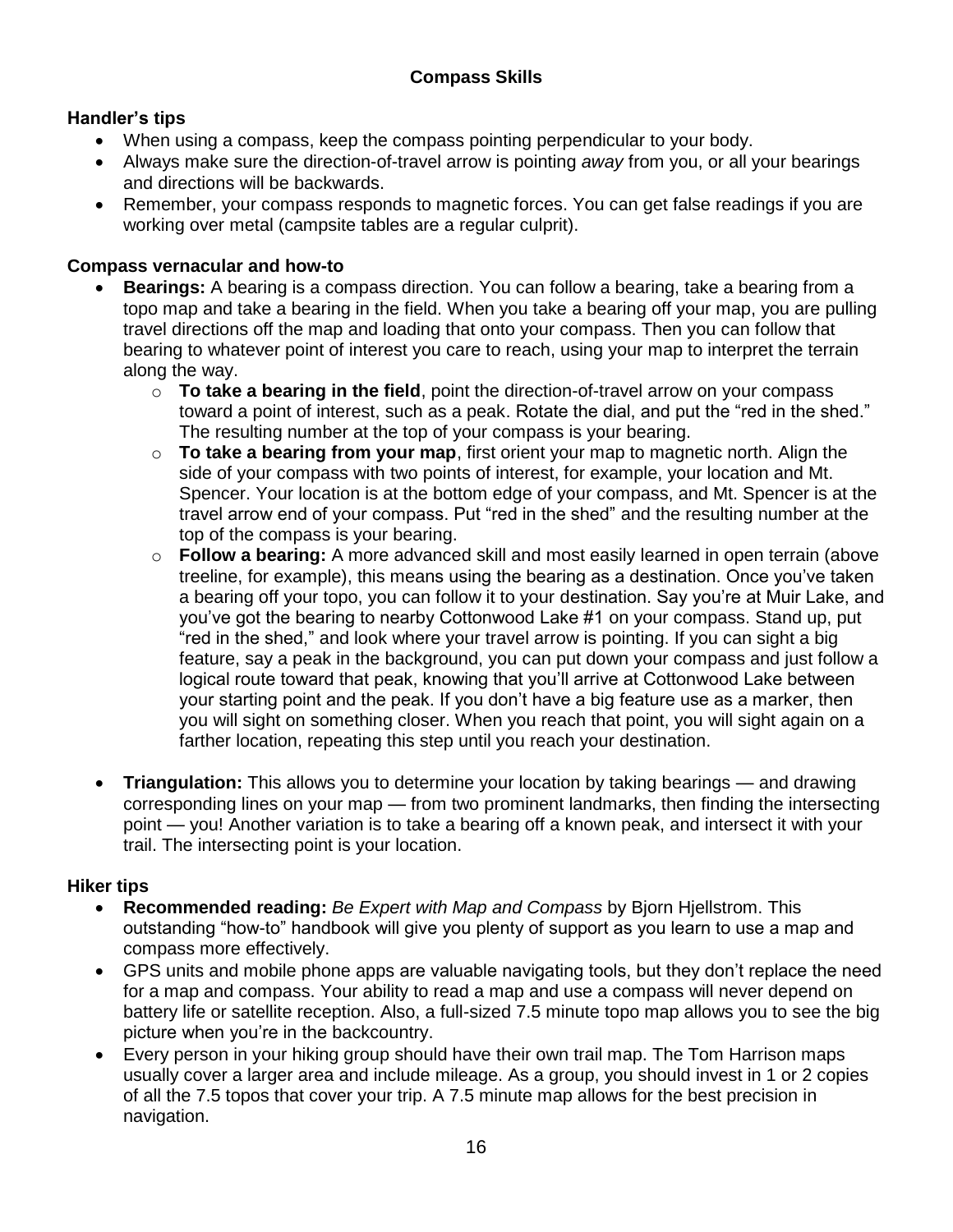#### **Injury Prevention "Prepare, Be Aware, Share"**

#### **Overview**

- Get in shape
- Check with doctor
- Pay attention
- Good judgment
- Key risks and concerns
- Review health histories with group
- Trekking poles

#### **Get in shape**

- Progression: Build yourself up slowly before tackling an arduous dayhike. Choose your hikes to match your level and skill.
- Strength building: The more time spent hiking over rough terrain, the stronger you'll be.

#### **Check with the doctor**

Get thumbs up from a doctor before going, and ask them for sound advice on how to minimize or eliminate these conditions:

- Old injuries
- Recurring pain
- Health conditions

#### **Pay attention**

- Look where you're going.
- Watch the weather.
- Observe your fellow hikers.
- Evaluate how *you feel.*
- Stay engaged over obstacles, like snow, creek crossings, boulders.

#### **Good judgment**

Probably the most important outdoor skill. Learn to evaluate conditions with an eye toward safety for your entire group.

- Develop a "no penalty" approach: Evaluate risks and concerns, and don't move forward if you sense too big of a penalty in the offing. (Is it risky crossing this river? What's the penalty? Am I okay with that?)
- Help girls develop good judgment and decision-making skills by including them in the evaluation process. If a leader always dictates the terms, how will the girls understand the process of making key, safe decisions? When involved in the safety judgment call, girls will likely make the safe decision.
- Evaluation, discussion and decision-making: just doing this process of analyzing risk helps create important objectivity and allows the excitement of the moment ('gotta reach the summit') to take a back seat to good sense.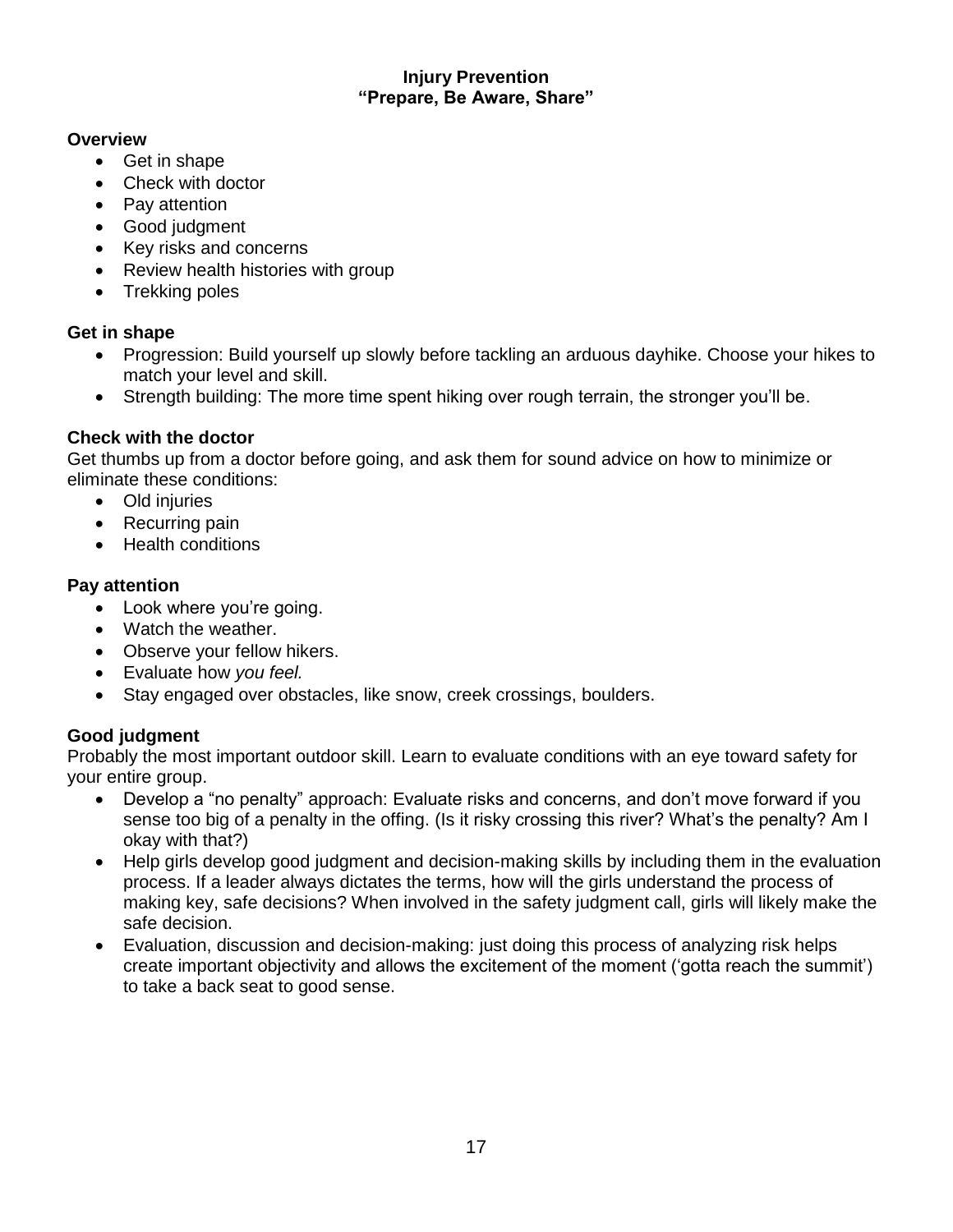#### **Key risks**

Risks are the physical challenges presented by terrain, weather or trail conditions and flora/fauna in your area. Identify these risks when you plan your hike, and discuss strategies and prevention with your group in advance.

#### **Key concerns**

- Fear/worry: Fear is detrimental in many ways. Fear gets in the way of having fun, but also creates tension and anxiety that translates into low confidence, crabbiness and compromised safety. Concerns need to be acknowledged, and shared with a trip leader or the group.
- Health history: An individual might have a health issue that could limit her on a hike. She needs to share that with her hike leader or group.
- Plan and prepare mitigating strategies before the hike.

#### **Review Health Histories**

- Leader should be familiar with health conditions/medications of each hiker in her group.
- Leader needs to discuss and understand the hiker's needs/meds before the hike, and have a strategy in place for dealing with the hiker's concern.
- Ideally, each hiker should be comfortable sharing concerns with her hiking group prior to hitting the trail (health and welfare chat).
- If a hiker carries an inhaler or Epi-pen, every hiker in the group should know exactly where in her pack those meds are kept.

#### **Trekking poles**

- Highly regarded for their ability to stabilize hiker, and provide increased comfort, over rough terrain
- Valuable for providing propulsion on the uphills and support on the downhills
- Group leaders might consider trekking poles as valuable emergency gear (like a SAM splint)
- Help eliminate/diminish discomfort in knees, shins
- Features: (all are excellent quality products)
	- Twist locking device (*e.g.,* Leki poles): collapsible, often lightweight; can collapse; locking mechanism will freeze in snowy conditions
		- Flip locking device: collapsible, heavier duty, don't collapse

- Z-pole (*e.g.,* Black Diamond): lightweight, collapses into three small sections, lightweight,

can't collapse; non-adjustable, but come in varying sizes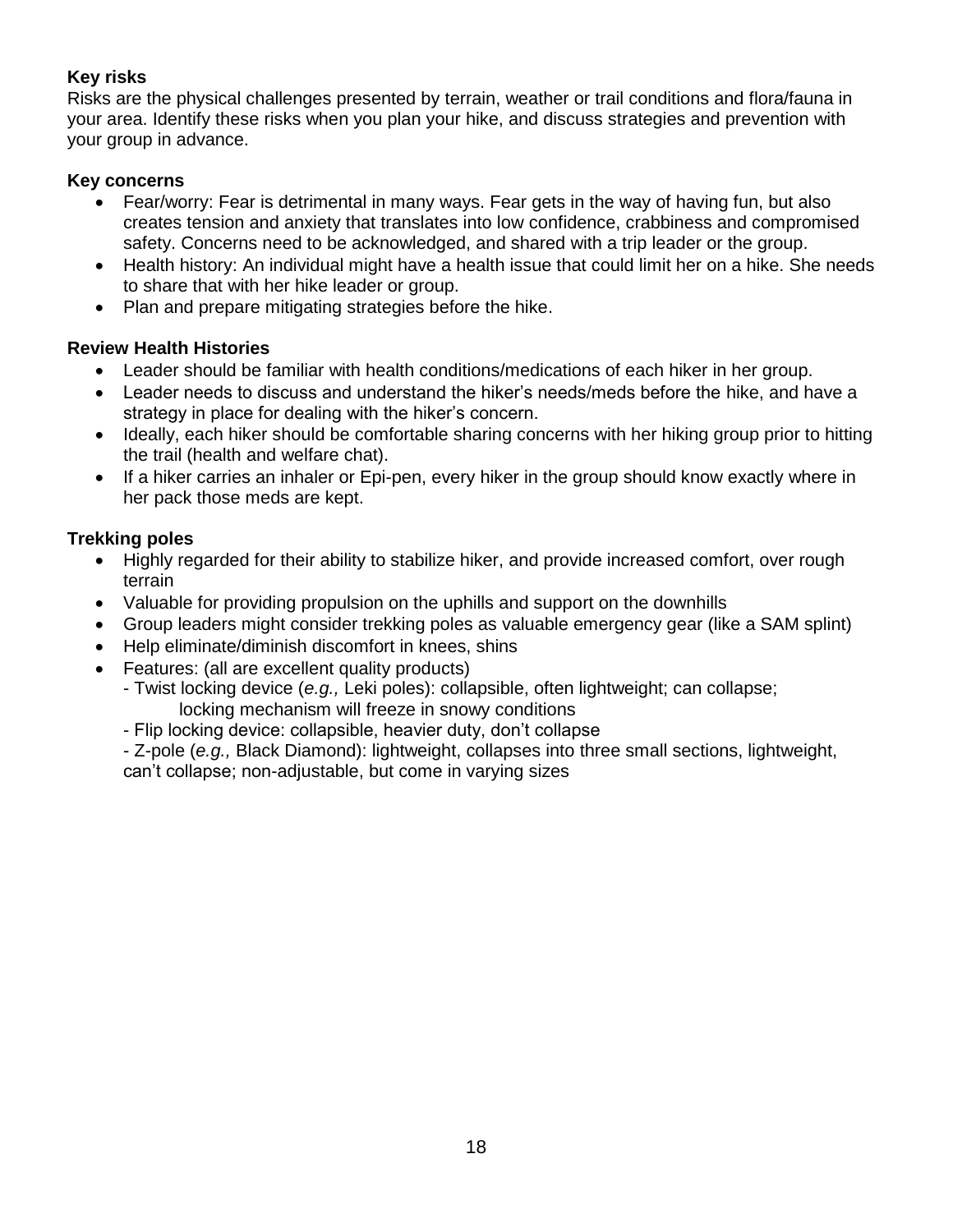- $\bullet$  Food in = Energy out
- Food as fuel
- Food safety
- Nutrition tips

#### **Eat well: One of the keys to an excellent experience in the outdoors**

The difference between dragging your feet for 6 miles, only to collapse at trail's end, and being energetic and in good spirits throughout a hike, often comes down to nutrition: what we have consumed versus what we have burned.

**Adequate nutrition:** The quality and quantity of food (fuel) we consume before, during and after a hike will in many cases be a key factor in the success of the event. Inadequate nutrition, like inadequate hydration, results in diminished enjoyment of the event at best and life threatening situations at worst.

**In simple terms:** You need to plan to include three types of food in your pack.

- 1. Energy-producing food (carbohydrates in the form of cereals, rice, and potatoes, with a bit of fat)
- 2. Body-building food (protein in the form of meat, beans, nuts and milk or dairy products)
- 3. Body-regulating foods (fruits and vegetables)

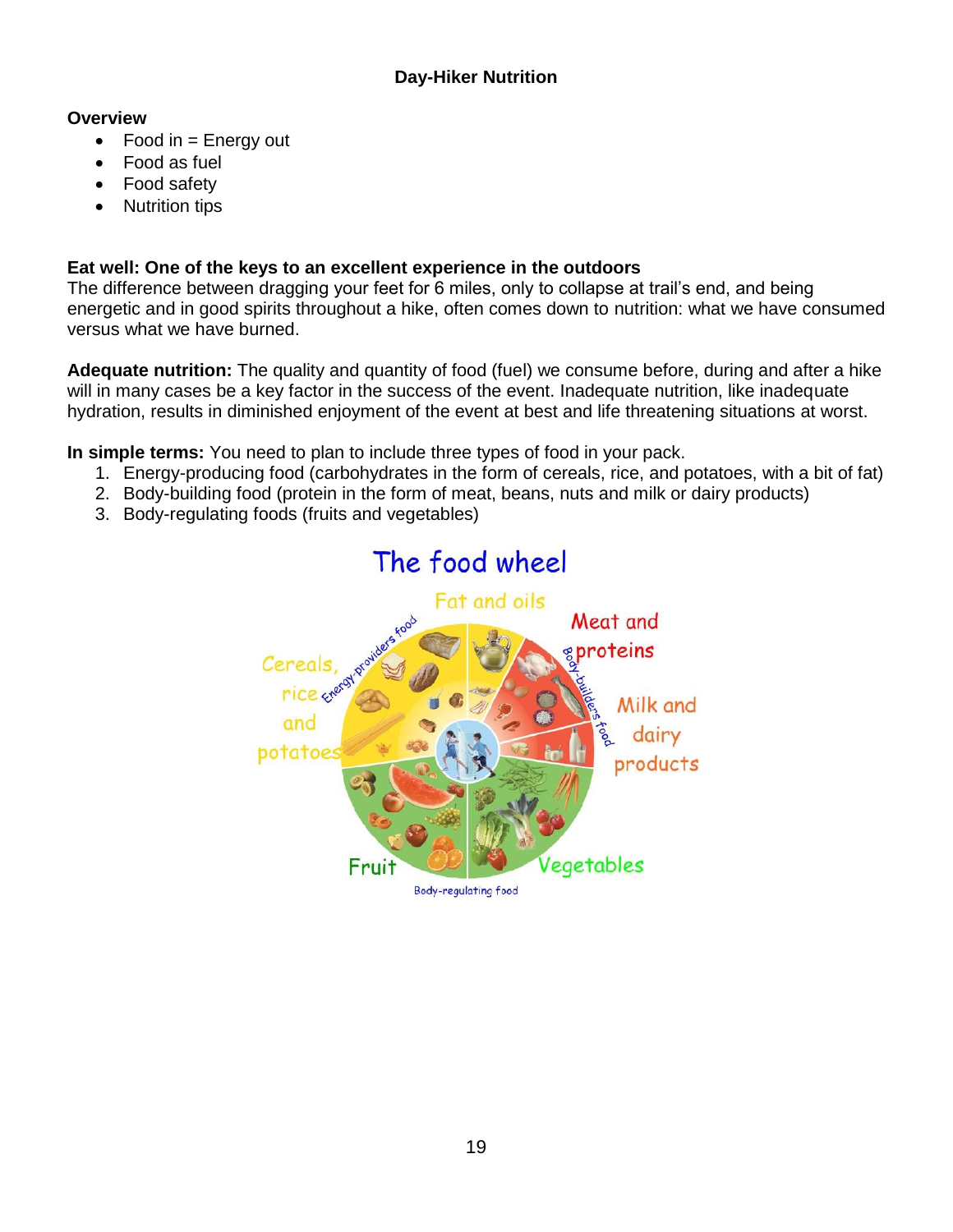#### **Food is energy**

Our bodies are burning calories 24/7. A moderately active teenage girl will burn 2,000 calories a day. A dayhike of 6 vigorous miles can add another 600 or more calories to that day's minimum requirement. Skip those calories and performance and mood will suffer.

**A calorie is energy:** specifically, the amount of energy (heat) required to increase the temperature of 1 liter of water 1 degree Celsius. Food energy is divided into three types: carbohydrate (4 cal/gram), protein (4 cal/gram) and fat (9 cal/gram).

What foods these calories come from, the makeup of these foods and how much we consume are important, but are also an individual decision. Dietary preferences, requirements and sensitivities have to be considered. Individual health, personal eating habits and timing are also factors in our meals. Our aim is not to dictate diet, but to help each person learn what works and what does not.

**Carbohydrates:** Simply put, carbs are sugars. Simple carbs take very little time to get be ready to burn and, therefore, burn faster (candy, cookies, potato chips) which raises blood sugar levels in a quick burst and then are gone. Complex carbs are slower to metabolize (minimally processed grains, nuts and seeds, beans), will not raise blood sugar as fast, and will maintain those levels over time.

How carbs are consumed is a personal preference. Some prefer to munch all day on any combination of foods, while others break for meals on more traditional schedules. Some favor a steady intake of simple sugars rather than consumption at intervals, while others use a combination of simple and complex to get them through the day. However it is done, the success of any approach is in the results.

**Protein:** Building blocks for muscle, at 4 calories per gram. While protein is an essential part of a healthy long-term diet, the short term, on-the-trail requirement is relatively low. Found in meat, cheese, bean products, nuts and seeds, and grains, these are the building blocks for our vital organs and muscles. Protein tags along on some of our favorite hiker carbs, like nut and seed butters, bread and crackers, bean products and granola. Though protein is an essential part of a balanced diet, it is not necessarily a high-value component of the day-hiker meal.

**Fat:** The mere mention of this micronutrient can turn people away, but this is a high density calorie source that packs a whopping 9 calories per gram, translating into more calories in a smaller (weight) package. As a tagalong in some of our favorite foods, good sources are nuts and seeds. Also found in potted/cured meats and cheese.

#### **Food safety**

As a general rule, pack foods that need little or no refrigeration. If a perishable food is chosen, keep it in a cooler for the trip to trailhead and next to a frozen or cold water bottle once it is packed in a daypack.

If mayonnaise is a must for tuna, pack a single-serving foil packet of tuna to squeeze in at lunchtime. Preserved meats like bacon (precooked), salami and pepperoni, or hard and low-fat cheeses or pasteurized packets of string cheese, wax-sealed cheese and Laughing Cow wedges, will all keep until lunch.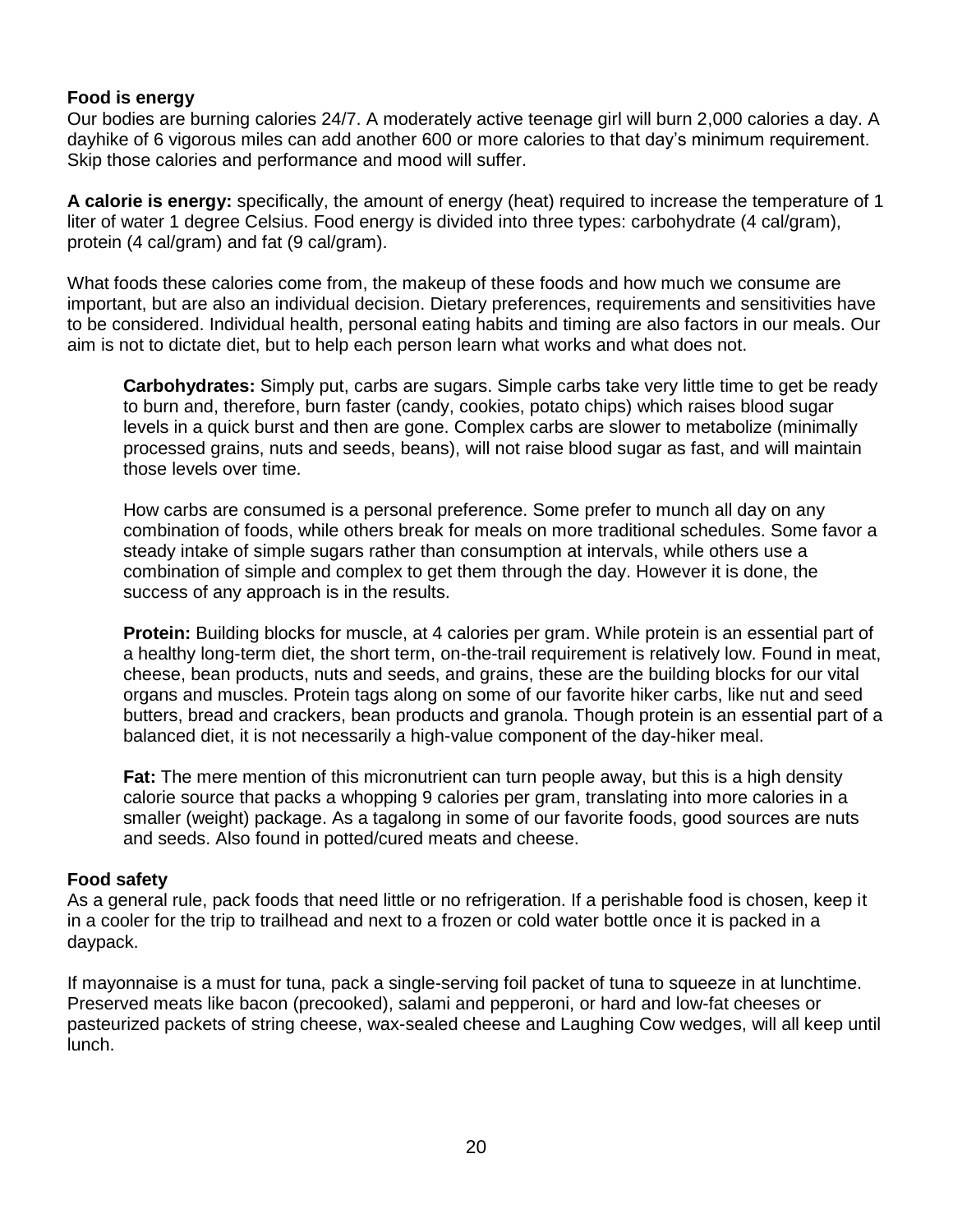#### **Nutrition tips**

#### **Pack for success:**

Find your own combination of high energy foods with simple and complex carbohydrates, salt and protein. Some dehydrated bean products can be rehydrated in the bag just before they are consumed. Visiting a bulk food supplier can net interesting combinations of your favorite snack bits. Surprisingly, even stores like Target and grocery chain stores can have a great selection of trail-ready foods for our outdoor adventures. Many nut butters and Nutella now come packaged in single serving packets and other snacks. Some likely examples are:

- Nut and seed butters with jelly, honey or Nutella on bread, with crackers, or on a tortilla
- Cheese; salami, tuna or jerky; and hummus with crackers or Fritos
- Snack bars (2 before lunch, 2 after); granola with chocolate and nuts; candy with nuts, like Reese's, Snickers or Payday
- A customer snack mix of nuts, dry cereal, dry fruit and/or candy bits

#### **Pack for the weather:**

- Lower temperatures = more calories burned. Pack more food, especially (simple) carbs, than normal.
- Warmer temps = dampened appetite. Make a point of checking that everybody is keeping their food (and water) consumption up.
- High altitude = loss of appetite or even nausea. Pack sugared drink mix, Skittles or chocolate chips to help restore energy and fight altitude sickness.

#### **Pack for the terrain:**

- Bring more food for hikes through hilly terrain or at high altitude.
- Hilly trails will slow down your hike, so pack extra food for a longer day.

#### **Pack what you will eat:**

- Be sure to have foods *you* enjoy.
- Pack your own to be sure you have what you want and what you need.

**Pack for emergencies:** Put a little extra something (candy bar, granola bar, gorp) in your bag just in case.

**Don't forget recovery:** After that hike, be sure to get a good balanced meal: protein for muscle recovery and carbs to recover your stored energy.

**Fruits and veggies:** Get them where you can. Raisins, Craisins, apple chips, banana chips. On a single dayhike (vs. a multi-day backpacking trip), you can bring fresh food. Just remember to bring the inedible bits, like peels and cores, back in a baggie.

*Remember:* Eating well is one of the keys to success in an outdoor activity. Don't skimp on the food!

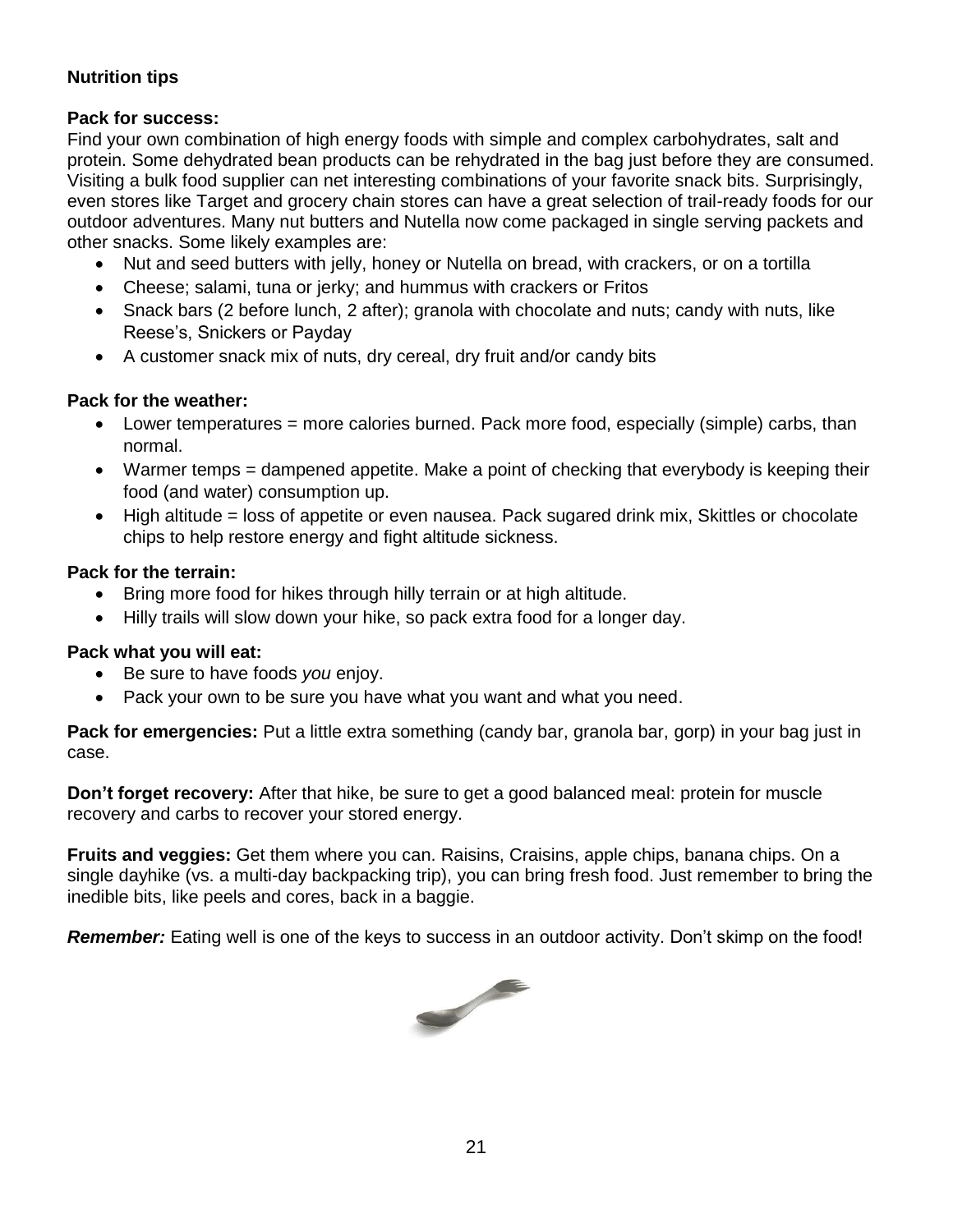- **•** Blisters
- **•** Bites
- Hypothermia
- Dehydration
- Heat exhaustion
- Heat stroke
- Leader requirements
- Plan ahead and prepare
- On the trail

#### **Blisters**

Cause: Friction and rubbing creates a hot spot, which turns into a fluid-filled blister.

- Prevention
	- Pre-treat known rubbing areas with sports tape, duct tape or moleskin.
	- Break in boots. Wear sock liners and non-cotton, well-fitting socks.
	- Always stop and treat when you feel rubbing, or a hot spot developing on your foot.
	- Treating a hot spot is preferable to patching a painful blister.
- Treatment

- Wound management: Keep it clean, moist and covered; current WFA protocol allows a blister to be pierced with a sterilized needle, drained and treated as an open wound.

- Comfort management: Put a mole foam "donut" around the blister.

#### **Tick bites**

Ticks can carry Lyme disease.

- Prevention:
	- Wear long sleeves and long pants, especially in areas of thick vegetation.
	- Wear light-colored clothes so ticks are easier to see.
	- Check skin for ticks after passing through heavy vegetation and after your hike.
- Treatment:

- Use tweezers to grab the tick as close to the skin as possible. Gently pull the tick straight out; don't twist.

- Don't squeeze the tick or apply mayonnaise, hot matches or petroleum.

- Wash the bite with soap and water. Watch the area for redness, infection, developing lesions or flu-like symptoms.

#### **Snake bites**

Rattlesnakes are the only venomous snake in California, but any bite poses a risk of infection and will cause great anxiety for the victim.

- Prevention: Watch where you put your hands and feet. Don't pick up snakes.
- Treatment:
	- Keep the patient calm.
	- Remove any jewelry; it can cut off blood flow like a tourniquet when swelling develops.
	- Clean bite with soap and water.
	- Monitor swelling. Mark the area and monitor every 15 minutes.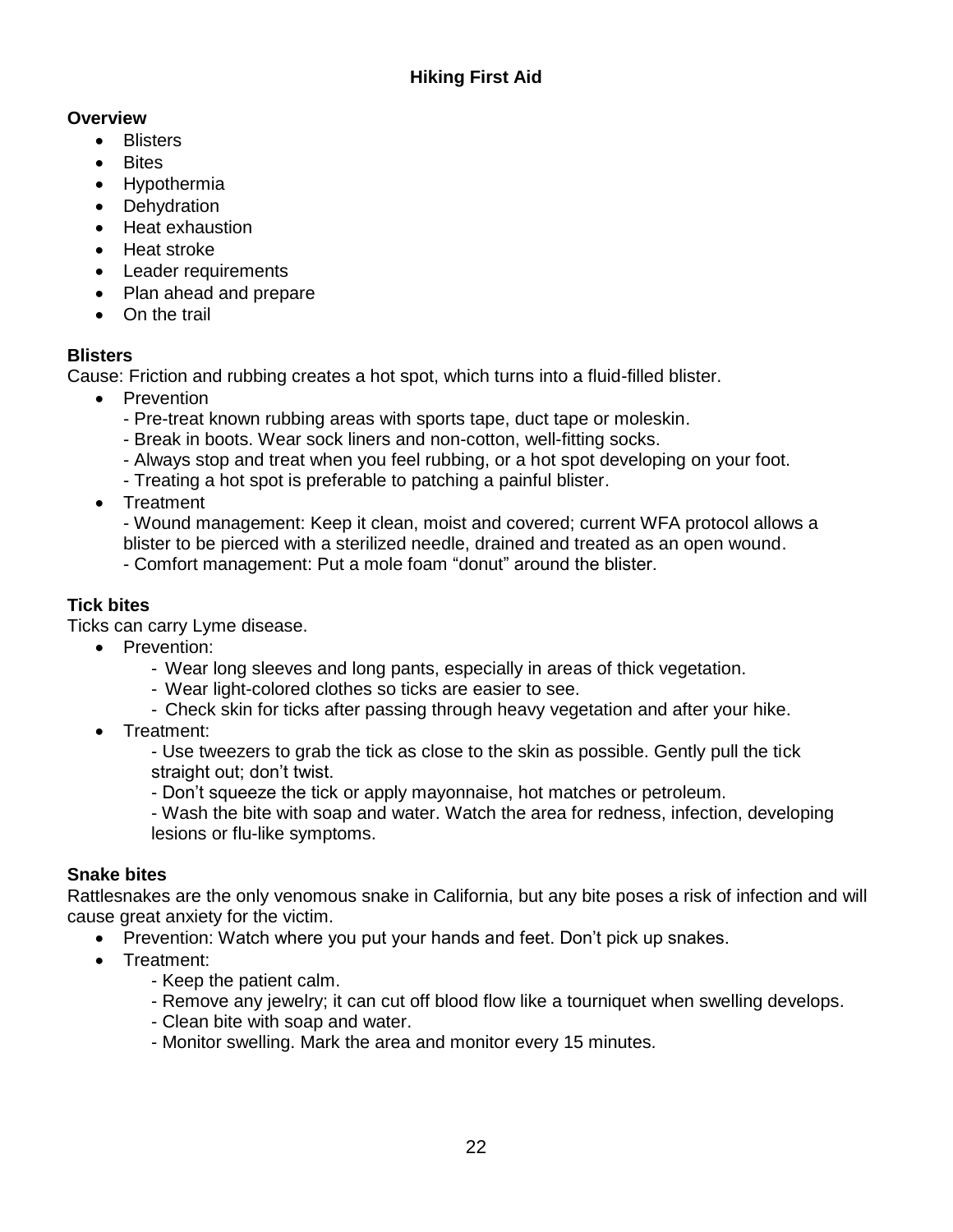- Rest and immobilize (with a splint). Keep bite at or just below heart level.

- If there are immediate, severe symptoms, send for help immediately and keep patient still.

- If there is no immediate reaction, start to walk the patient out slowly. With a rattlesnake bite, do not walk patient out unless there is no other option.

- Do *not* suck and spit or incise the skin and attempt suction.

#### **Hypothermia**

Hypothermia is a significant drop in the body's core temperature, causing progressive mental and physical collapse, and generally due to prolonged exposure to the cold. However, a hiker can become hypothermic in temperatures as high as 60 degrees, which is one reason it is imperative to dress appropriately (no cotton) and to recognize and treat the symptoms early. Wind blowing on wet or moist clothing can increase the chance of hypothermia. It isn't unusual for the victim to not recognize the symptoms, underscoring the need for hiking partners to be aware of each other's condition.

• Prevention

- Stay warm, dry and well hydrated; eat well, keeping energy levels high.

- Always pack warm layers made of appropriate fabrics, and keep your fleece/windbreaker handy for rest stops, especially on windy passes.

-Watch fellow hikers for signs of hypothermia, and remind each other to add warm layers as necessary.

- Signs and symptoms: shivering, numbness, lack of coordination, a slow and irregular pulse, apathy, confusion and decreasing levels of consciousness.
- Treatment
	- Immediately replace damp clothing with dry insulating layers, including beanie and gloves.
	- Consume warm liquids.
	- Seek shelter.
	- Handle severe victims gently, warm them gradually, and treat for shock.

#### **Dehydration**

When the body loses too much water and electrolytes (salts and potassium), that results in dehydration. This can develop into a serious problem if you neglect the symptoms, and can contribute to heat exhaustion and heat stroke.

- Prevention easy!
	- Drink lots of water and eat salty snacks while hiking.
	- Plan ahead when hiking on hot days: Pack a minimum of two quarts of water.
- Signs and symptoms: dry mouth, headache, nausea, dizziness, dark or decreased urination, muscle cramps.
- Treatment same as prevention - Drink water frequently, and supplement it with electrolyte balanced products (Emergen-C, Nuun, Gatorade, etc.).
	- Drink water before you feel thirsty, and before you start hiking (pre-hydrate).
	- Monitor your water intake as well as the color of your urine.

**Note:** Too much water and not enough salts can lead to a dangerous condition called hyponatremia. Always include salty snacks with water intake.

#### **Heat exhaustion**

Heat exhaustion is the most common form of heat illness. The victim has a normal mental state, and remains coordinated. If unchecked, heat exhaustion can progress to a far more dangerous condition heat stroke.

- Prevention
	- Drink lots of water throughout the day, but *also* eat salty snacks and drink electrolyte-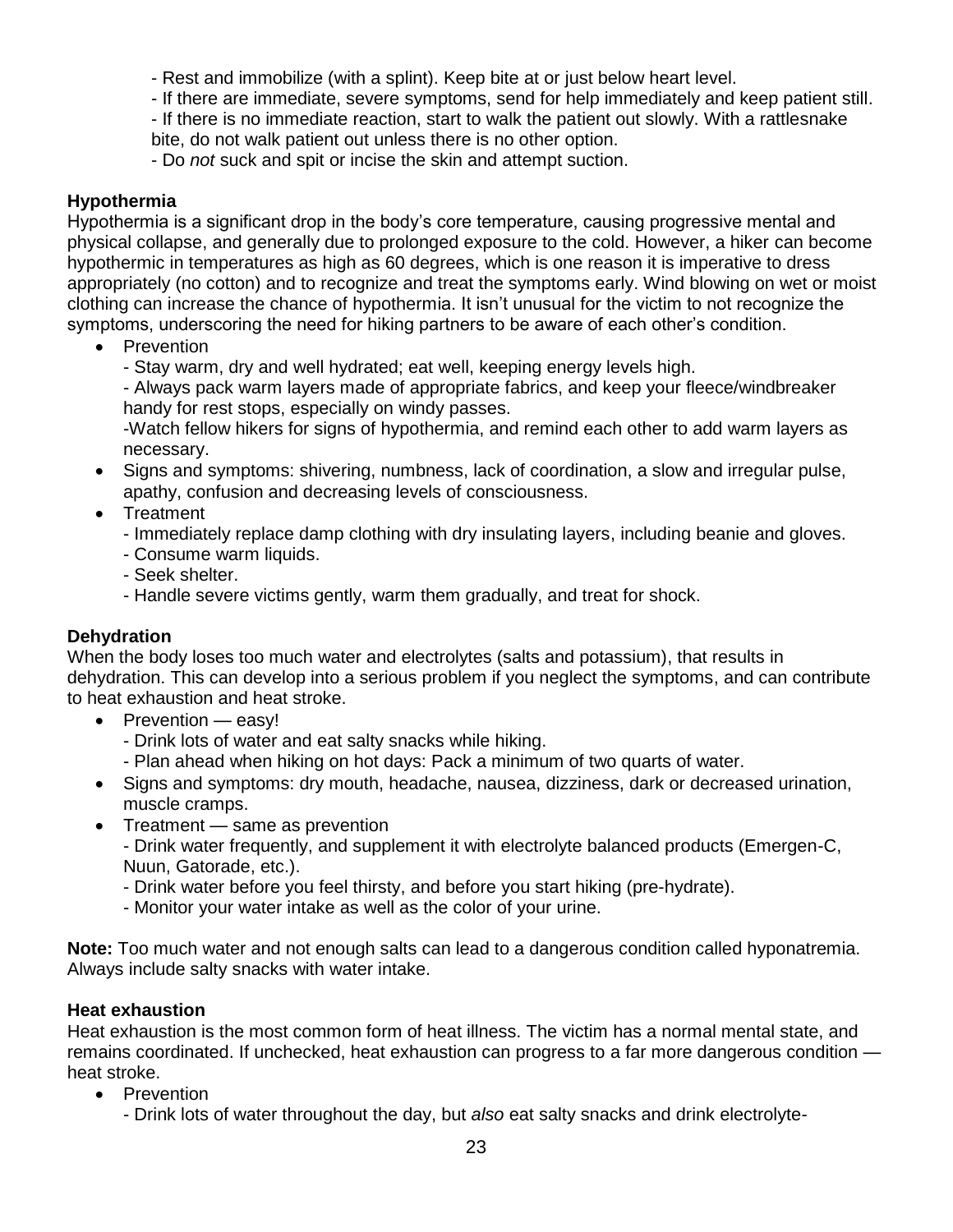balanced drinks to avoid leaching the salts and electrolytes out of your body.

- Cover up — wear a hat, sleeves, light reflective clothing and shade the neck with a damp bandana.

- Hike early in the day and anticipate developing signs of heat fatigue.
- Signs and symptoms: excessive sweating, fatigue, dizziness, seeing stars or black spots, headache, weakness, loss of appetite, nausea, vomiting.
- Treatment
	- Stop all exertion and rest in a cool, shaded environment.
	- Loosen restrictive clothing.
	- Drink water with electrolytes or salt.
	- Administer cold, wet compresses (bandanas) especially to the face, neck, armpits and groin.
	- Continue to rest before resuming activities.

#### **Heat stroke**

This is a serious condition, and an extension of heat exhaustion. Heat stroke can be fatal.

- Prevention: Same as heat exhaustion.
- Signs and symptoms
	- The victim usually (but not always) stops sweating, and exhibits abnormal or erratic behavior.
	- She may be confused, disoriented, off balance and have a raised temperature (105 degrees).
- Treatment
	- Cool the victim as quickly as possible; immerse in cool water if possible.
	- Do not give victim anything to drink (risk of vomiting and aspiration).
	- Treat for shock. Evacuate immediately, continuing to cool the victim along the way until her temperature drops to 100-101 degrees.

#### **Leader First Aid requirements**

Wilderness medicine (wilderness is defined as more than two hours from definitive medical care):

- Hiking: First Aid and CPR
- Recommended: Wilderness First Aid (16-hour course)
- Level II (Red Cross): 4-hour supplemental first aid for when help is delayed.

#### **Plan ahead and prepare**

- Safety plan: It is wise to map out the location of help and nearby trailheads before you head out on your hike. If you need to evacuate or seek help, you'll know your options in advance.
- Progression: Choose your hikes to match your skill and physical levels.
- Hike within the capabilities of the slowest hiker.
- Minimum group size is four: one to stay with the injured hiker, two buddies to go for help.
- Everybody fully equipped with 10+ Essentials. Always.
- Paperwork: Permission slip with express permission to administer specified OTC meds.
- High Adventure Health History Form in each hiker's First Aid kit; group leader has copy.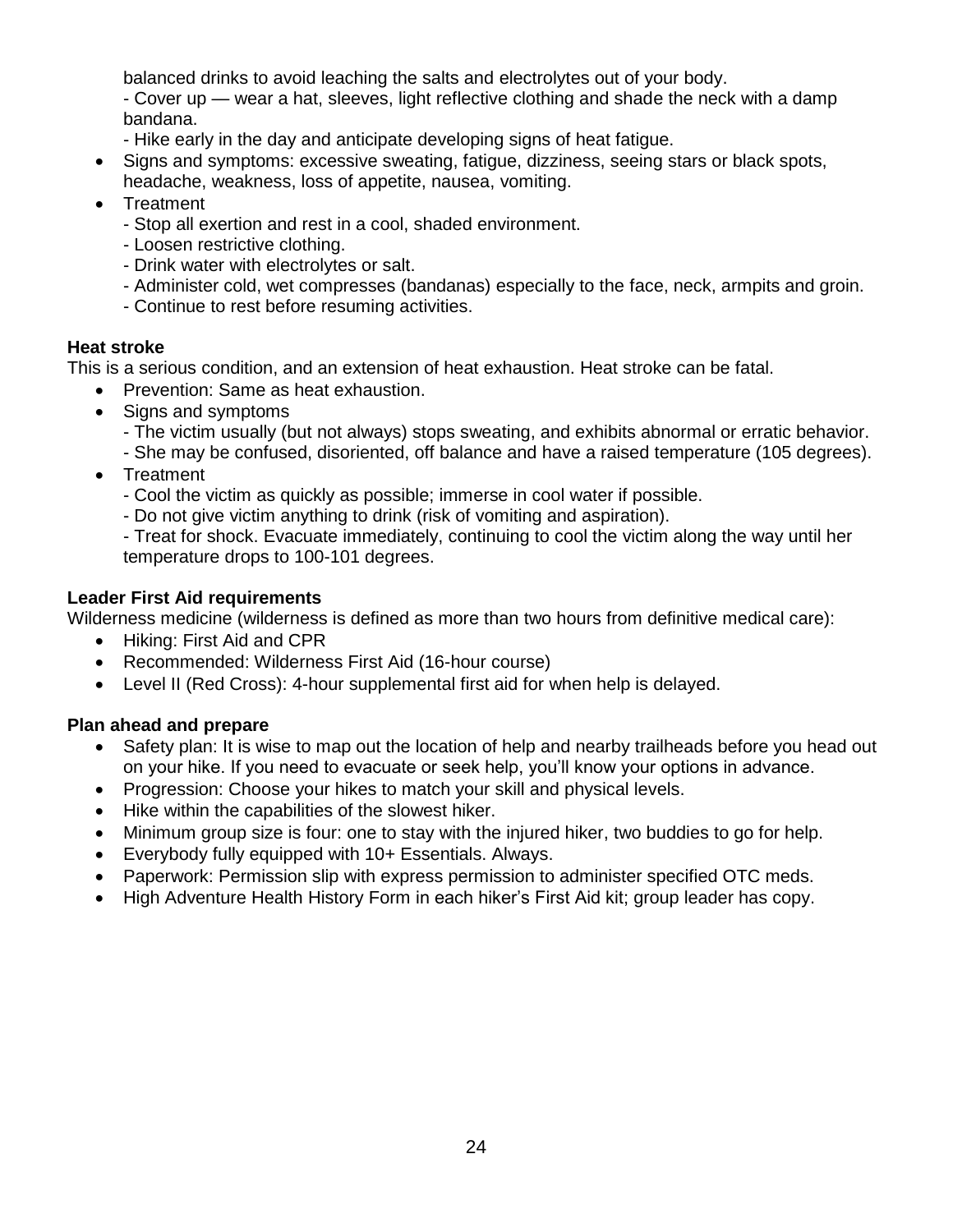#### **On the trail**

Be aware!

- Watch out for your hiking buddies. Make sure they're staying hydrated and take rest breaks. Remind each other to check for hot spots on your feet.
- A lot of times someone who isn't feeling good will try to suck it up, or won't want to be a bother. And sometimes they are in such a daze, they don't even know how to look after themselves. Stay engaged and help them out!
- Smile factor: You can usually tell by someone's smile if they feel good and are having fun. Don't wait for your buddy to look grim before asking how she's doing. But if you see she's not smiling, look into it.
- Keep in contact. More experienced hikers will spread out along the trail, and that's okay as long as it's "leader approved." However, the leader needs to maintain contact with her group at all times, observe those in front and behind, and develop the skill of monitoring the group at a distance.
- Less experienced hiking groups might want to put their most skilled hiker near the front, and their first-aider in the rear. Another group might put their slowest hiker in the front to set the pace.
- Leader's rules: A hiking leader takes responsibility for ensuring the health, safety and welfare of her group. She needs to set guidelines and "rules" that allow her to lead effectively. She may choose to keep a group close together, or allow them to stretch out along the trail with girls keeping within eye contact of an adult. She needs to explain her guidelines, and they need to be respected.
- Know when to call it a day. Don't get so married to your destination that you risk injury by ignoring risks and insisting on continuing with your plans. Maybe someone is dragging, or it gets late, or the weather turns; sometimes you just aren't going to summit the peak, or get to your desired destination, and that's OK. Remember that getting back to the car is more important than getting to the top of the peak. The mountains aren't going anywhere.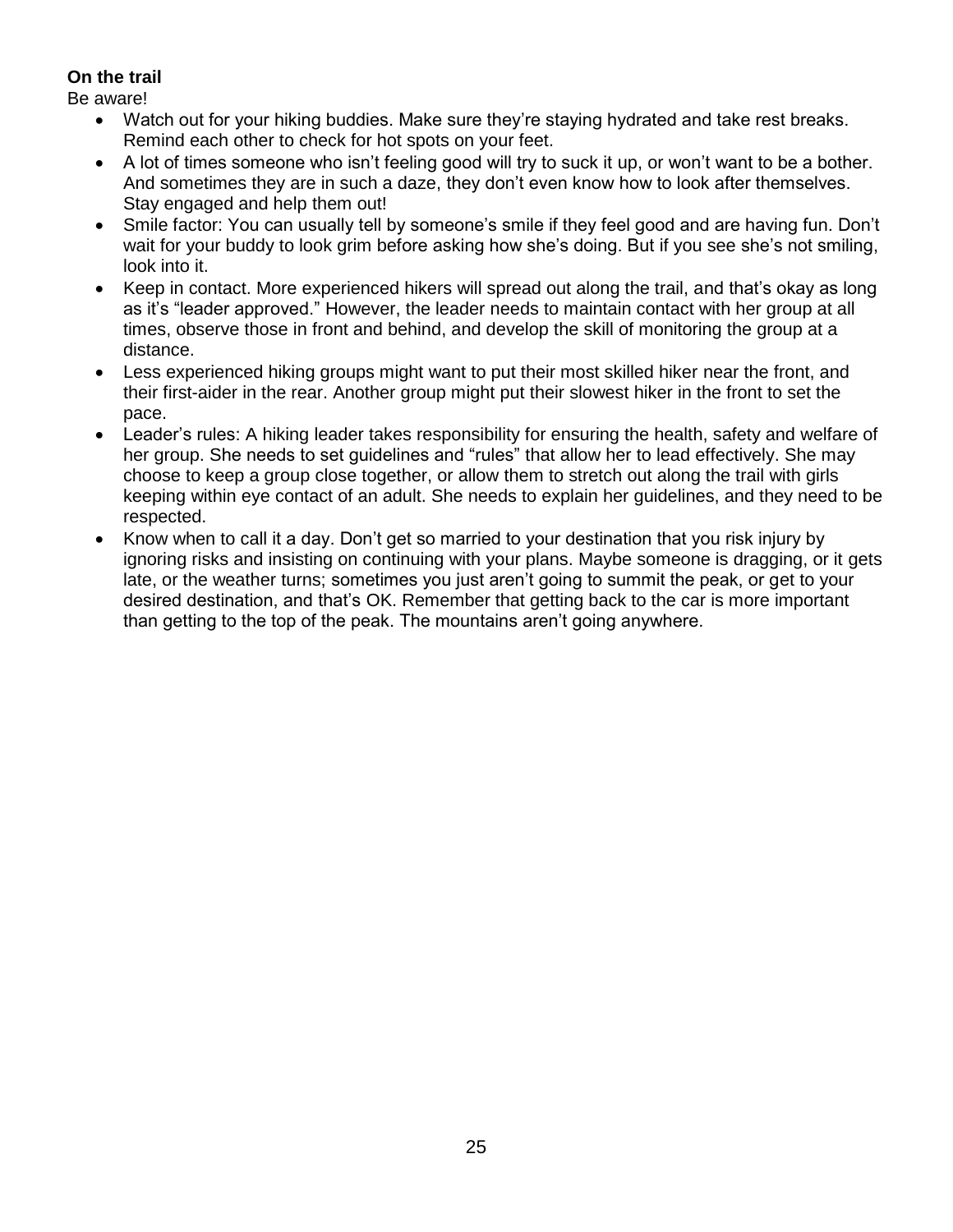- Mountain lions
- Black bears
- Snakes
- Poison oak
- Lightning
- Stranger danger
- Personal electronic devices (phones, cameras, music)

#### **Mountain lions**

- More than half of California is mountain lion habitat. Mountain lions generally exist wherever deer are found. They are quiet, solitary and elusive and their nature is to avoid humans.
- Preventing encounters: Never hike alone. If you're lucky enough to ever see a mountain lion, never run. Avoid hiking at night, dawn and dusk. Keep your group together.
- Encounters: Mountain lion attacks are extremely rare. If you encounter a mountain lion, make yourself look big, pull your group together, face the animal, make noise and throw rocks.
- Trail scout: Mountain lions are also called cougars, panthers, catamounts or pumas. They eat deer, but also raccoons, birds, small mammals, foxes, mice and grass. Their tracks show four toes, and no claw prints. The top of the pad print is the shape of the letter "m."

#### **Black bears**

- Black bears (*ursus americanus*) live all over North America. We have rare sightings in San Diego County; they are active north of Interstate 10 (San Bernardino Mountains) and north throughout the Sierras. They're generally found in forest habitat, and are typically shy and easily frightened.
- Preventing encounters: Avoid hiking at night in black bear habitats. Store your food and scented items properly. If you observe scat or other bear signs, or are traveling through dense growth or along noisy rivers, clap hands or sing to alert bears to your presence. (Bear bells have a reputation for not being effective.)
- Encounters: Consider yourself lucky! Stay calm and keep your group together. Slowly retreat, or make a wide detour around the bear. Don't crowd the bear, or block its escape route. Don't move between a sow and her cub.
- Habituated bears: These bears have gotten used to humans, and are after food. If you feel a black bear is too "forward," you can chase it away by blowing your whistle, making noise and throwing rocks.
- Trail scout: Black bears come in many colors: brown, cinnamon, blonde and black. They eat mostly berries, nuts, grasses, carrion and insect larvae. They have an outstanding sense of smell, are great tree climbers and swimmers, and are very intelligent and curious.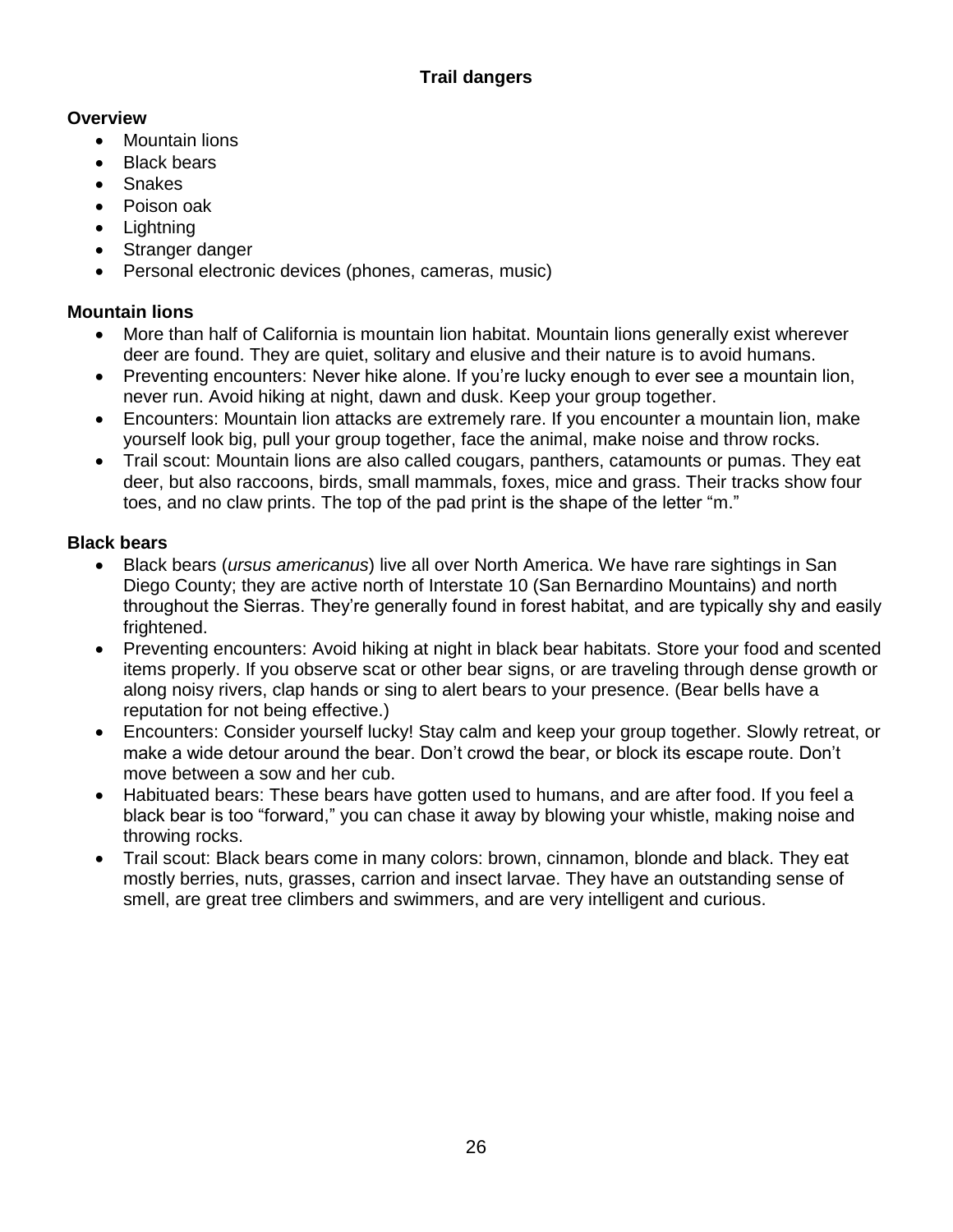#### **Snakes**

- Rattlesnakes are the only venomous snake in California. Fortunately, snakes make an effort to avoid us; a sighting can prompt more of a point of interest and a privilege, rather than fear.
- Preventing encounters: Stay on trails and out of tall grass; wear close-toed shoes; look where you put your hands (when climbing or picking up sticks), your feet (when walking) and your seat (when sitting).
- Encounters: Don't pick them up! Most emergency room snake bite victims are men between the ages of 18 and 24, with bites to the hands and arms. Respect snakes, leave them alone and always give snakes the right of way.
- Trail scout: Gopher and bull (non-venomous) snakes have similar markings to rattlers. Rattlesnakes have thick, powerful bodies, skinny necks and triangular heads. Their pupils are oval, not round — but you shouldn't be close enough to see that! Non-venomous snakes have round pupils, and their body, neck and head are all about the same diameter.

#### **Poison oak**

- Poison oak grows west of the Rockies, and poison ivy grows east of the Rockies. Poison oak is common along the creeks and canyons of San Diego County. Contact with the plant and its irritating oil — urushiol — causes a contact dermatitis, or rash. The oil is present even when the plant is dormant.
- Prevent encounters: Leaves of three, let it be. Or, if you don't know what it is, don't touch it! In winter, avoid leafless vines along creeks and under oaks.
- Encounters: Wash skin as soon as possible with Tecnu and cool water. Wash clothes to avoid re-contamination.
- Trail scout: Many plants have leaves of three. Poison oak distinguishes itself by the two opposing leaves "kissing," and the center leaf "running away" on its long stem. Poison oak does not have thorns.

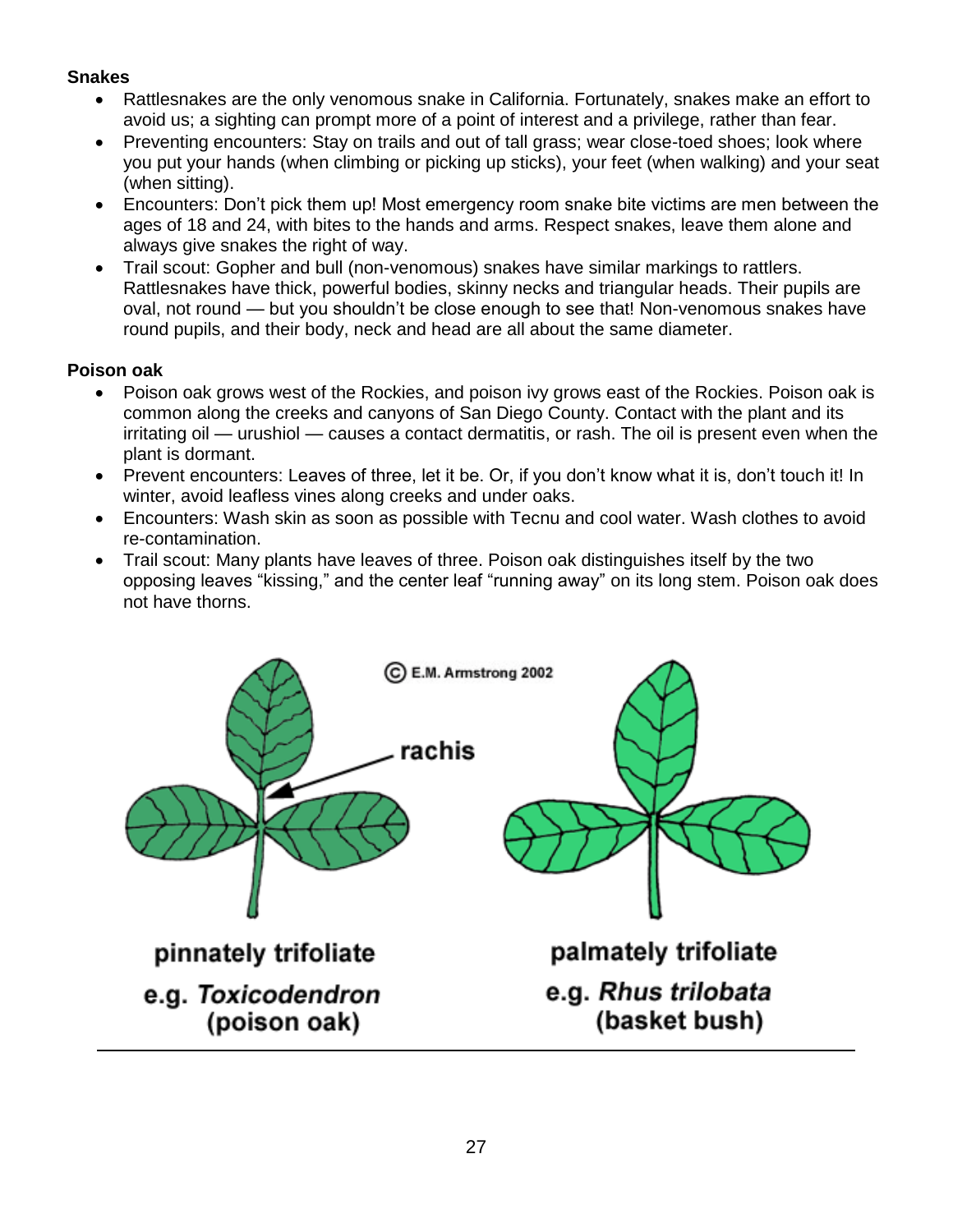#### **Lightning**

- If you hear thunder, and can't seek shelter in an enclosed structure, head for lower and safer ground.
- How far away? Every five seconds that elapses between lightning and thunder represents one mile of distance. If 30 seconds elapse, the lightning is six miles away.
- The "30/30" rule: If you see lightning, count out loud until you hear thunder. If it takes 30 seconds or less, seek shelter and stay there for 30 minutes after seeing the last bolt or hearing the last boom of thunder.
- Get off the peak! Descend until you are under forest cover.
- Get out of the meadow. Avoid open spaces that are more than 300 feet wide.
- Avoid lone trees, which act as a lightning rod.
- Get off the water, out of the lake, away from the pond.
- Stay out of rock caves, which conduct electricity.
- The Lightning Desperation Position (National Weather Service): If you see lightning, stop moving to safer terrain. Squat down, resting on the balls of your feet to minimize contact with the ground, chin on chest and hand covering your ears. Group members should be 50 feet apart. Ditch the trekking poles.

#### **Stranger danger**

You will find that your fellow hikers are generally upstanding citizens, and the camaraderie that develops on the trail is legendary. But it would be foolish not to acknowledge stranger danger. Girls should be within eyesight of an adult at all times. Use good judgment, and as you would with any trail danger, be observant and keep your head up.

#### **Personal electronic devices**

Letting ear buds interfere with your ability to hear is unwise in the wilderness. You should have all five senses engaged to safely interpret your surroundings. How much better to hear a snake slithering through the grass than wait for it to introduce itself with its fangs.

Phones: "Distracted walking" accounts for an estimated 10 percent of pedestrian injuries that land people in the hospital. Seriously. When hiking, consider putting all phones on airplane mode. The cameras will still work, the batteries won't drain in remote areas and your eyes can stay engaged on the trail.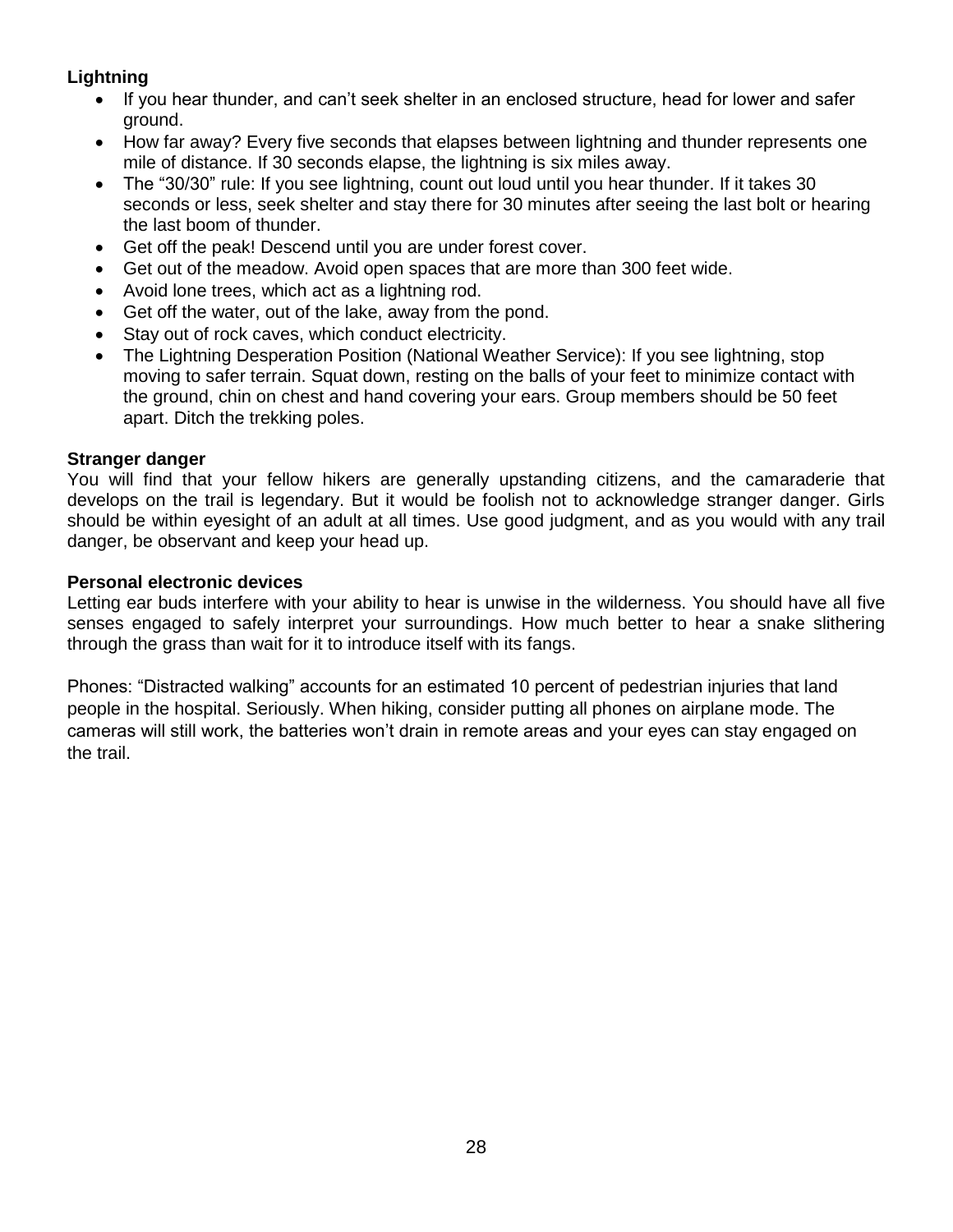- Leave No Trace
- Wilderness ethic

#### **Leave No Trace (LNT)**

Minimum-impact travel is essential to the preservation of our wild areas. The seven principles of "LNT" guide every aspect of our wilderness experience; here are the four every day-hiker should observe:

- **Stay on trails; don't cut switchbacks:** Not only is your footing more secure on the trail than off, but cutting switchbacks exacerbates trail erosion. Tromping off trail, especially with larger groups, will smash fragile vegetation and create "use trails" that can scar a wilderness area.
- **Leave what you find:** All plants, animals and relics are protected in National Parks, but picking pine cones and flowers is a real no-no in all wilderness areas. Make it a point to not disturb your surroundings at all, or interfere with the processes of nature. You're a guest.
- **Respect wildlife:** Keep your food away from wildlife, and don't ever feed animals. Animals that are habituated to human food become a nuisance or a danger.
- **Be considerate of others (rights of way):**
	- Horses always get the right of way. Hikers should make a point of catching a rider's attention, then move well off the trail while still in the horse's line of sight. The "rule" is that the hikers should be on the downhill side of the trail. Safety (and not having your skull in line with the rear hooves) may dictate that you move up the hill. Just work it out with the rider, if necessary.
	- Hikers and horses have the right of way over bikes. Theoretically. That's the "rule," though you may find the reality is that bicyclists swoop up behind you, ring their bells and expect you to jump out of the way. Always thank a cyclist who observes the proper protocol. It's helpful to ask the cyclist if there are more in her group so you can be ready.
	- The uphill hiker has the right of way, though they will sometimes yield so they can take a breather. Plan on giving the uphill hiker the right of way. Thank fellow hikers who yield to you.
	- It's polite and just good manners to yield to people behind you who want to pass. It's always a good idea to check behind you from time to time.

#### **The wilderness ethic**

Not only does a hiker have a responsibility to take care of the wilderness, but she also needs to look after the well being of her fellow hikers. A hiker who truly possesses the wilderness ethic is skilled, knowledgeable and willing to help others she meets along the trail. Real integrity and honor exist in the backcountry — keep up the tradition!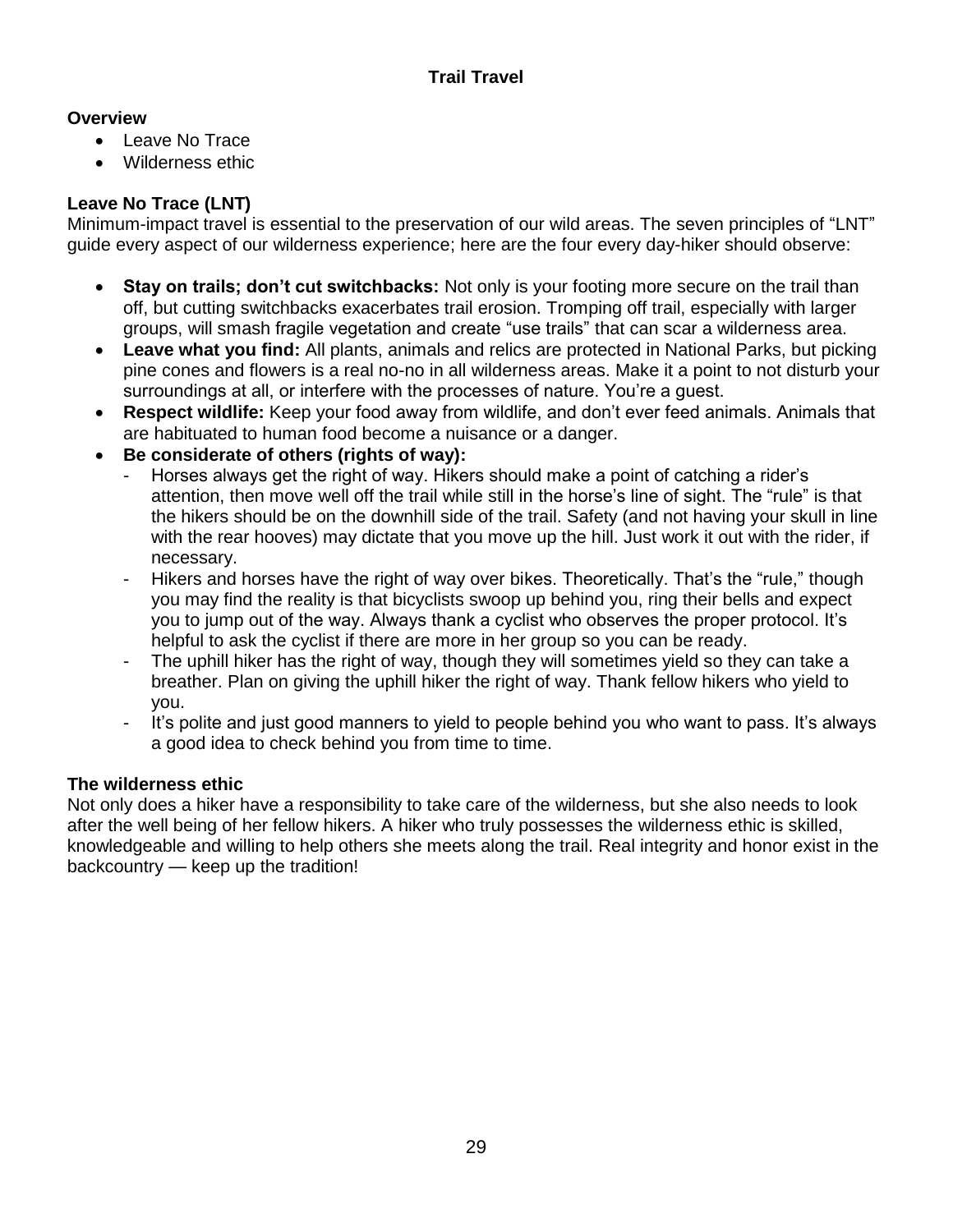- What to do if you get lost
- Important dont's
- Staying found

#### **Lost**

- **STOP!**
- Stay calm: You will make better decisions if you are focused and level-headed. Relax, and gather your thoughts and resources. Remember, your buddies will be looking for you.
- Resources: Fellow hikers, map, compass, guidebook, whistle and your recollection of where you've been, what you've seen and the landmarks you've encountered.
- Stay put: Take time to evaluate where you are, where you came from and where you are going.
- Consider: Your buddies will look for you where they saw you last. If your whole group is lost together, you can work it out, but *stay together.*
- Anchor and sweep: Using one person as an "anchor," let others sweep the area for signs of a trail while the "anchor" remains where she is and holds the location.
- Look around: Get your bearings. Are you just a little disoriented, or genuinely lost? Look at your map for your last known location. Look at your surroundings for landmarks. After evaluating your surroundings and map, can you identify, with certainty, where you are?
- Stay put, or look for my group: An experienced hiker may be able to re-orient herself by using her map, compass and landmarks and talking to passing hikers. If you can't re-orient yourself with certainty, *stay put!*
- If you stay put: Use your resources wisely. You have your 10+ essentials for this very purpose, a whistle to blow in a series of three blasts until you make contact, and an in-town contact who will be looking for you at the specified time. Eat, drink and stay calm.
- If you stay put: Make yourself and your location highly visible. Pick an open spot, if possible, and display a marker than can be seen from the air (bright poncho, clothes, X made of rocks).

#### **Important dont's**

- Don't take "shortcuts" through thick chaparral, or along or over steep cliffs.
- Don't hike in the dark, fog or white-out conditions.
- Don't light a signal fire California is always in a high-risk, year-round fire season. Remember the Cedar Fire of 2003, the largest wildfire in the history of California, started by a lost hunter signaling for help with a flare during a Santa Ana wind.
- Don't expect a night rescue; it is too dangerous.

#### **Staying found**

Preparation is the key to staying found. The following resources will keep you on track.

 **In-town contact:** This person knows your route and will contact a ranger/emergency services if she doesn't hear from you at a specified time. *Always* leave your location, trailhead, route information and expected time back with a reliable in-town contact, and call them as soon as you're back to the car. Your in-town contact is like your insurance policy if you get lost or injured and need to stay put; you know someone's coming to get you.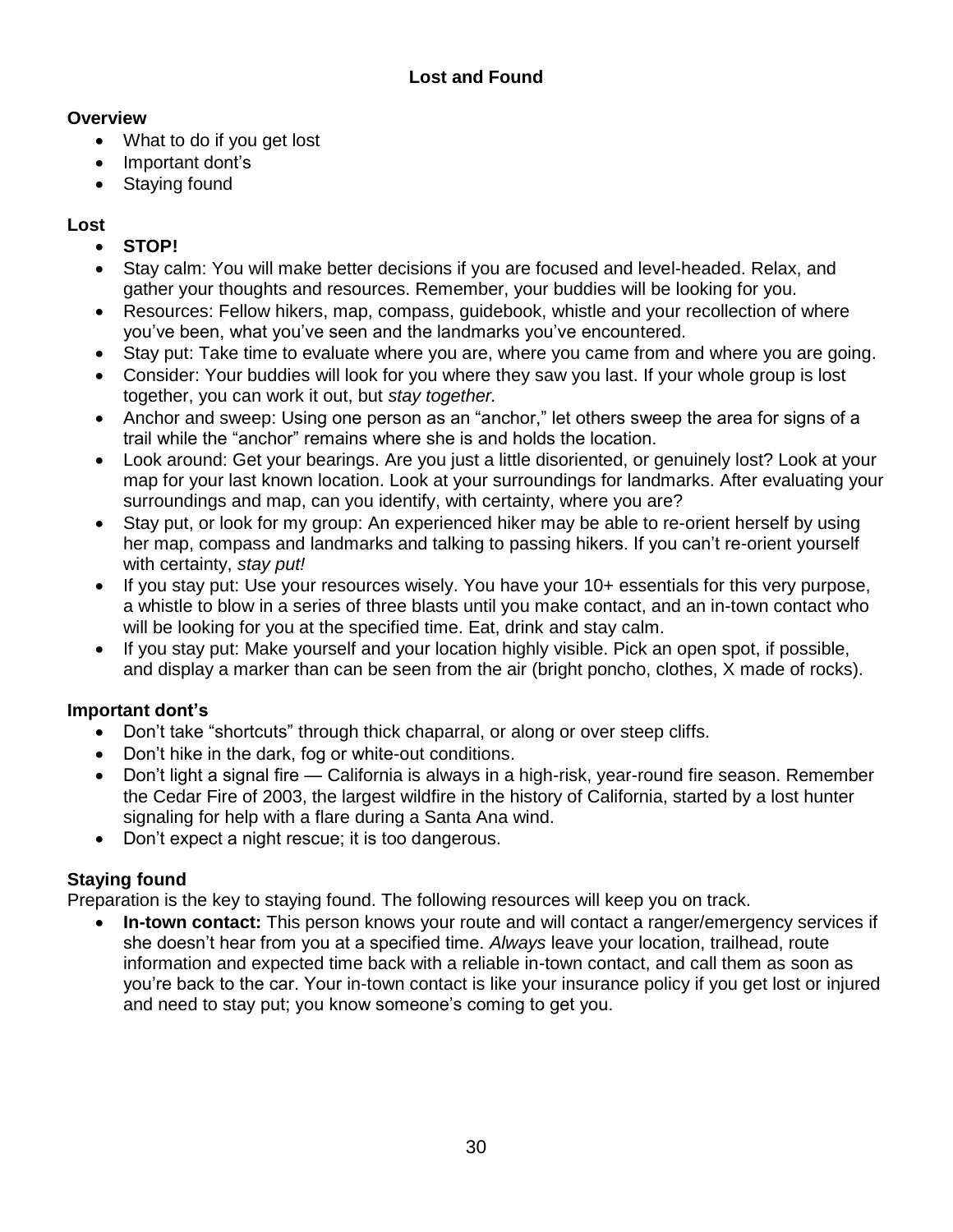- **Permit:** Some wilderness areas require a permit, even for just a dayhike (e.g., San Jacinto State Wilderness). Day permits are normally free, and give you an excellent opportunity to talk to a ranger before heading out on the trail. Ask questions about your route, trail conditions, water availability — the ranger can really help you out. Also, by leaving a permit on file, rangers have a record of where you're going. This does not replace having an in-town contact.
- Stay with your group: Letting your hiking buddy find their own way back to the car, or leaving someone behind on a potty break, is the kind of mistake you read about in the newspaper clippings about lost hikers. Stay with your buddies!
- **Always regroup at trail junctions:** Junctions are an excellent place to take a wrong turn. If you wait till your entire group reaches the junction before continuing, you will ensure everyone is still doing OK, everyone can double check their location on the map, and someone in your party won't take a wrong turn and get lost.
- **Review the map before you hike:** Looking at your map, finding your trail (and highlighting it) and following along its route ahead of time allows you to visualize landmarks, junctions, creeks and other features that help keep you oriented. If you know you were supposed to follow a creek, and you're climbing up a ridge instead, it's time to check that map before you get too far off track.
- **Thumb the map while you hike:** Use your map; don't tuck it away in your pack. If you follow your progress on the map while you're hiking, you can discuss and memorize stream crossings, trail junctions, peaks and other features as they're encountered. Constantly referencing the map with your whole group will ensure that you stay on your route.
- **Trail signs:** Utilize all signs with destinations and mileages. Additionally, look for trail markers like blazes (paint, tags or rectangular cuts on tree trunks), cairns (rock "ducks" that mark routes over rocks) and logs placed horizontally across trails ("trail closed") to find your way.
- **Animal paths:** If you started out on a well-worn trail, and find yourself on a sketchy, barely visible path, that's a good sign that you've left the real trail behind. This can also happen at the end of switchbacks (water erosion creates a fairly convincing "path" that really isn't a trail), and around lakes (fishermen often create a use trail).

#### **15 minutes of fame**

No one wants to be the lost or injured hiker whose sorry story appears in the newspaper. Here are some of the most common mistakes we read about:

- **1.** Lost hiker didn't have an in-town contact. Takes days to find him.
- **2.** Lost/injured hiker didn't have 10+ Essentials. Suffers from heat illness or hypothermia
- **3.** Group didn't stay together. Someone gets lost.
- **4.** Hikers underestimated the terrain. Results in injury or getting stranded.
- **5.** Hikers didn't have a map. Get completely lost.
- **6.** Summit fever didn't set a turn-back time, didn't have a flashlight, ignored the weather. Results in injury or getting stranded overnight.
- **7.** Blundered ahead disoriented hiker blindly forges ahead instead of staying put. Gets cliffed out or stranded in a sea of chaparral.

Let your 15 minutes of fame be for something you did well!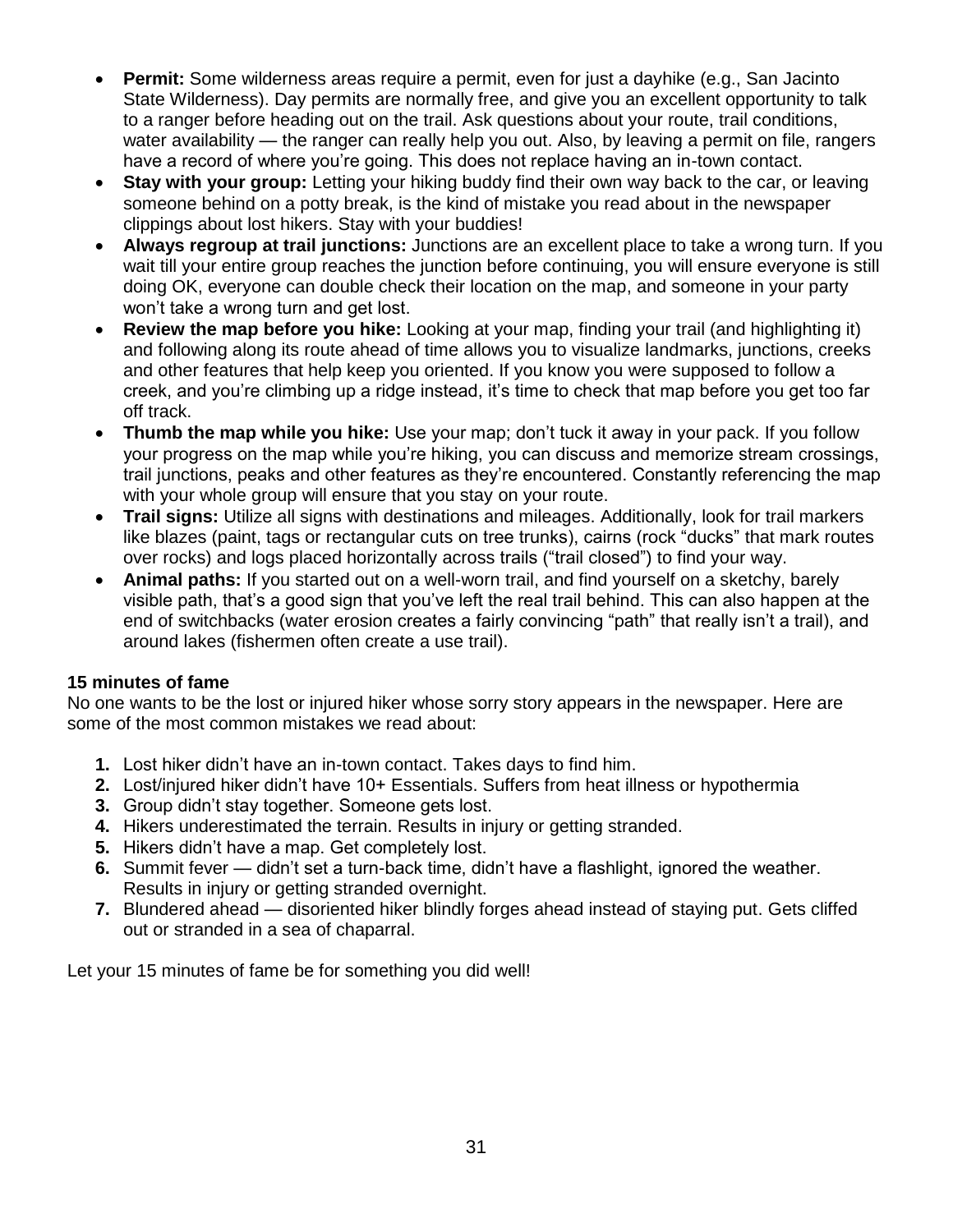- Consider LNT
- SPOT
- Delorme inReach
- Cell phones

As we become a more connected and wired culture, the practice of carrying cell phones and electronics into the backcountry, once controversial, has become much more commonplace. As you consider your backcountry safety plan, you may decide that carrying a cell phone and/or a personal locator beacon (PLB) for emergency purposes is a good idea. Whatever your decision, keep in mind two Leave No Trace principles.

- 1. **Plan ahead and be prepared.** Technology is never a substitute for common sense and skills such as map and compass. Technology does not decrease risk in the wilderness. You should never take risks beyond your skill level solely because you may have access to help. Most devices require charging or batteries, and may break or malfunction in a backcountry environment.
- 2. **Be considerate of others.** Many hikers go to the backcountry to escape the daily connections to work and to technology. Using devices other than for emergencies may infringe on the outdoor experience for others around you. Calling for help inappropriately may put search and rescue teams at great personal risk and use resources, including financial resources, unwisely.

New technology definitely has benefits. The ability to call for help can save lives when the calls are made by people who are truly in trouble. The following is a description of some commonly used devices.

#### **SPOT Device**

The SPOT uses GPS (Global Positioning System) satellite technology to track the device and send messages. The user has options for one-way communication when they are beyond cell phone range. Pushbuttons can send preprogrammed messages to let family and friends know you are OK, alert your personal contacts that you need help in non-life-threatening situations, or other custom messages. The SOS button is provided for use in life-threatening emergencies, and sends a message to the GEOS International Emergency Response Coordination Center which provides your GPS coordinates and information to local response teams (local 911 responders.)

SPOT is lightweight and easy to use. A service plan in required. Access to open sky is needed for satellite communication. Common concerns include users who activate the SOS in non-emergency situations, and one-way communication does not allow rescuers to contact sender and assess the emergency. Once activated, emergency personnel are committed to respond, similar to a 911 call.

#### **Delorme InReach**

InReach GPS satellite two-way communicators enable you to receive text messages and send messages to email addresses and cell phones, track your GPS coordinates and trigger an SOS. An SOS is received by GEOS, and emergency contacts and responders in the area are notified. GEOS also stays connected to provide updates on your location or to communicate with you. Advantages include ability for two-way communication with other devices, and emergency responders can assess and communicate with the caller. Access to open sky is needed. A service plan is required.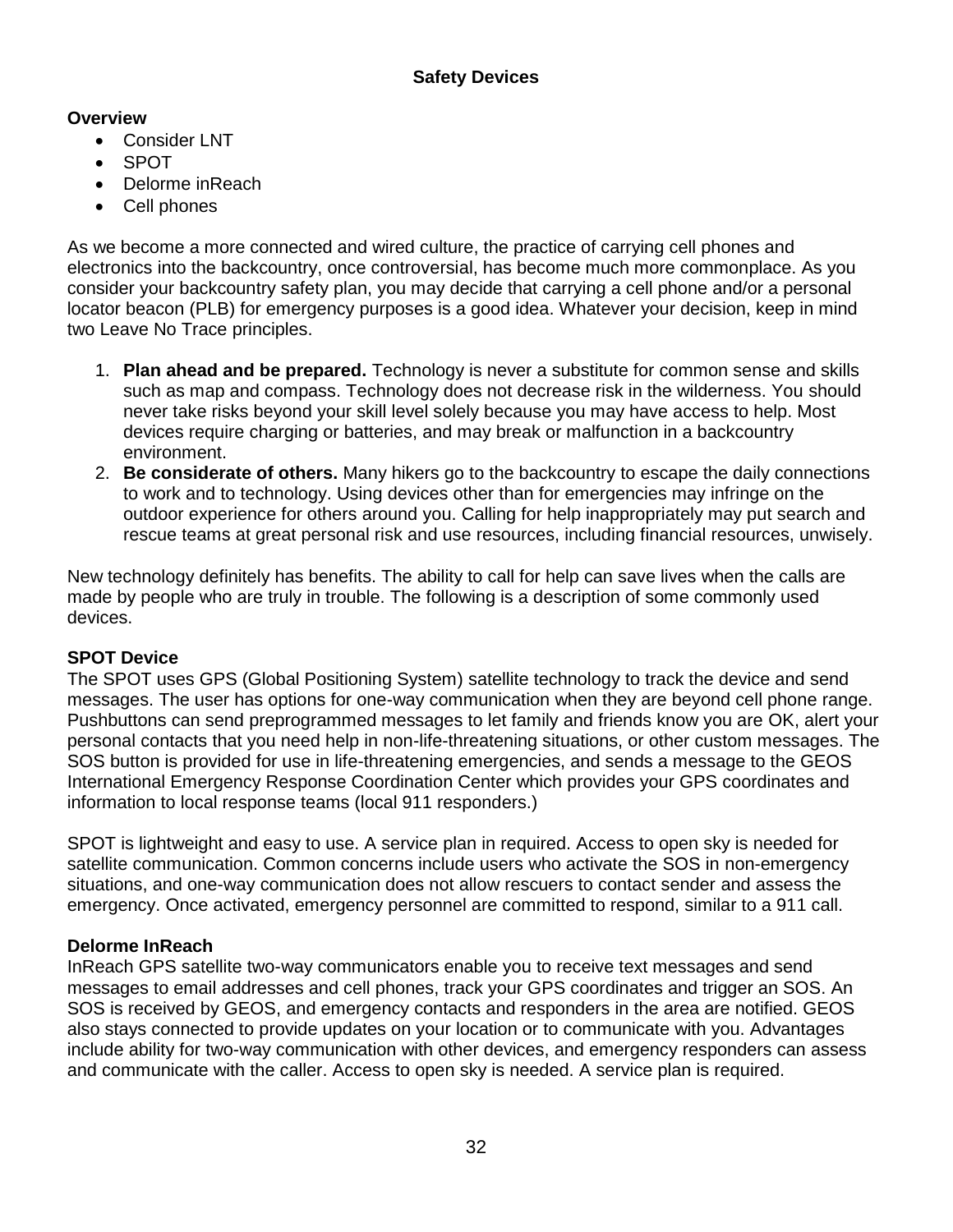#### **Cell phones**

Calling 911 on a cell phone connects you to the nearest PSAP (public safety answering point). A 911 operator answers, and a computer finds your coordinates using your phone's GPS chip. If you're a lost hiker, the 911 operator transmits that position to local rescue personnel so they can locate you.

In the back country, service may be spotty or non-existent, so your 911 call may not go through. Your wireless provider may still have recorded the time you activated your phone to make a call. These electronic blips require little energy to send or receive and may transmit when your phone shows no reception. Sometimes they go through when they shouldn't and the data trail is logged by the wireless providers. If someone is reported missing, law enforcement officials may call the provider to access this data trail. If you own a cell phone, bring it on your hike. Include your phone number and service provider in your emergency contact list. Leave your phone off during the hike, but occasionally check for service (leaving a data trail). If you are lost or injured, dial 911 even if you don't have service. Higher ground may yield better service. Common problems include no service, no charge, and problems related to inattention on the trail while focusing on the device.

Technology is rapidly changing and its use continues to increase. New devices offer the wilderness hiker tools to enhance their experience. Users should be aware of how the device functions as well as its limitations. Devices should be used along with — *not instead of* — skill, experience and selfreliance.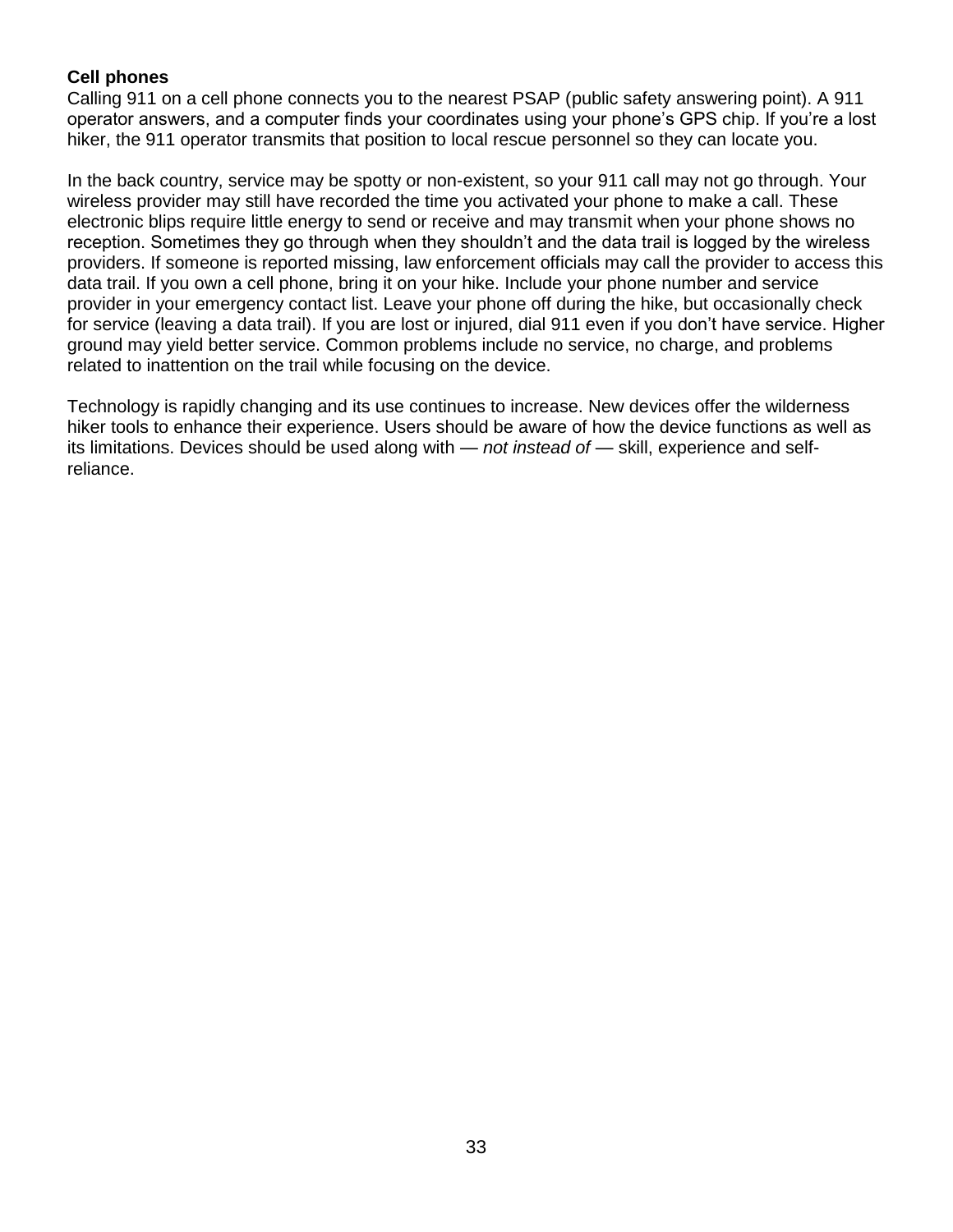#### **After Wilderness Hiking Course, What Comes Next?**

#### **Take more hikes**

- The resource page will give you an idea of other hikes in the area, and websites and books that will give you unlimited options.
- The more you apply hiking skills and knowledge, the more competent you will become outdoors.
- Whether it's with your troop or your family, carve out time to enjoy outings in all seasons.
- Getting out to explore and build your skills is the best progression to backpacking.

#### **Basic Backpacking**

Sign up for Girl Scouts San Diego's many backpacking trainings and training trips. The Basic Backpacking Course is open to girls in grade 7 and up, and adults. Upon completion, you will be eligible to sign up for Girl Scouts San Diego's advanced trips, train your own girls to backpack and help our council trainers teach Wilderness Hiking and Basic Backpacking classes/trips.

#### **Advanced Backpacking**

Upon completion of Basic Backpacking, girls in grade 8 and up and adults are eligible to go on our Advanced Backpacking trips.

- These trips are rated numerically, so you can choose the trip that is best suited to your abilities.
- Trips are led by qualified, council-approved trip leaders with the appropriate Wilderness First Aid training and backcountry experience.
- Check the Girl Scout website (sdgirlscouts.org/hiking) to view the trip descriptions for the Advanced Backpacking trips offered each year.

#### **Youth and adult leadership**

Girls and adults who complete our Wilderness Hiking and Basic Backpacking courses are encouraged to return to help council trainers in teaching future classes and hikes. Our youth leaders are the face of our program — their confidence as young trainers reflects their exceptional ability on the trail, their increasing skills and knowledge, and helps them grow into strong leaders. Our adult leaders help facilitate our trainings, providing knowledgeable supervision and extended adult resources. These adults sometimes continue on to become trainers.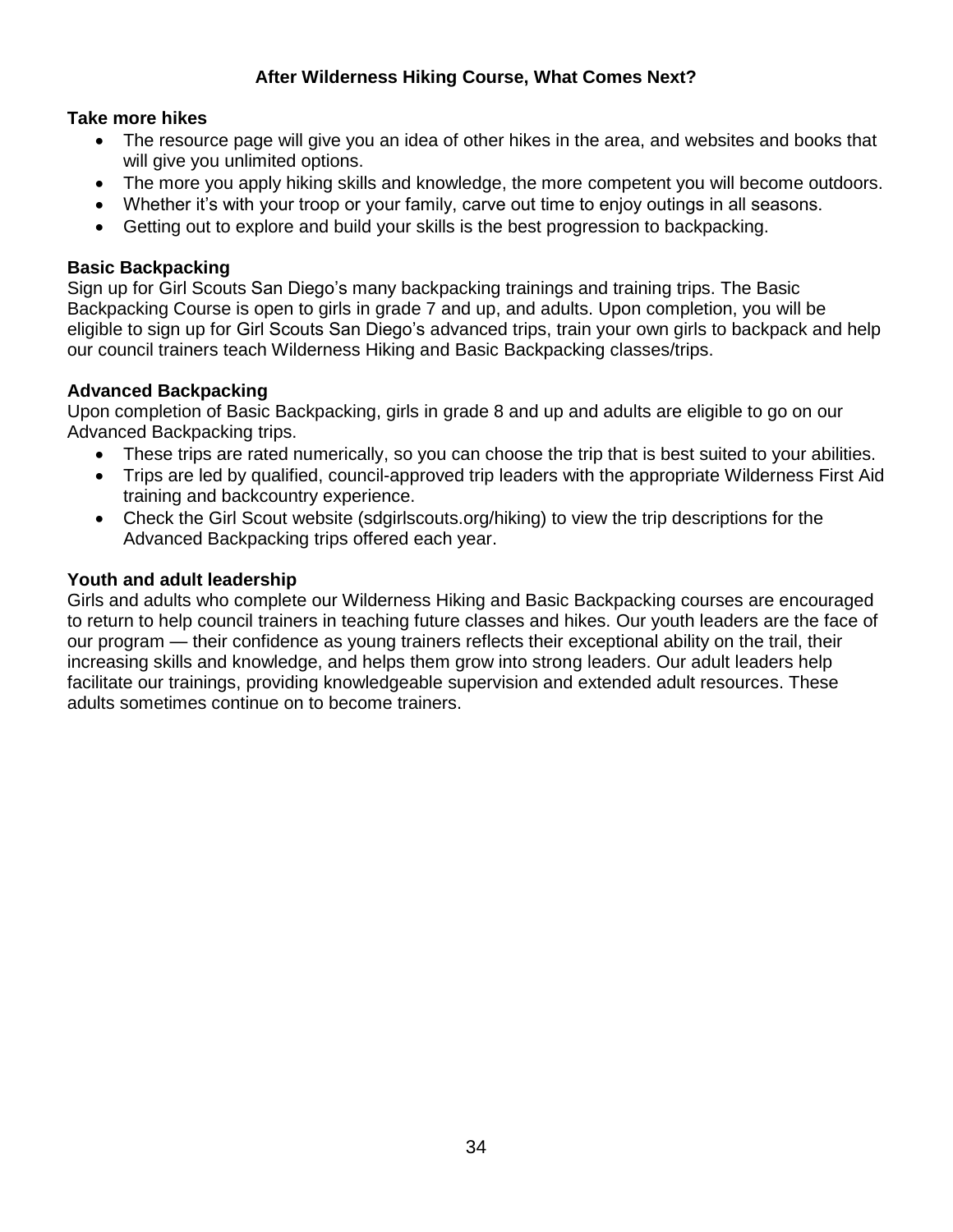#### **Local hikes**

Mission Trails

- Cowles Mtn., Oak Canyon, 5 Peak Challenge

Daly Ranch Jamul

- Hollenbeck Cyn., Mt. McGinty
- Mt. Laguna Recreation Area
	- Laguna Meadow Trailhead (mile marker 19)
		- Little Water in the Woods
		- Sunset Trail to Cedar Fire Burn
		- Chico Ravine short loop
		- Chico Ravine extended loop
		- Big Meadow Loop
		- Big Laguna Trail

**Other great local hiking areas** Iron Mountain Lake Morena -Morena Buttes loop, Pacific Crest Trail (PCT) Torrey Pines Blue Sky Preserve Mt. Woodson Cuyamaca Rancho State Park -Stonewall Peak, Green Valley Pine Ridge Trail Mt. Laguna -PCT, Noble Cyn., Garnet Peak Julian -Volcan Mtn., Wm. Heise Co. Park

#### **Recommended trail guides/reading**

- *Afoot and Afield in San Diego County* complete guide to our county's hikes, trail descriptions, driving directions
- *Backpacker Magazine* chock full of valuable information
- Check out the REI.com Camping/Hiking Expert Advice page!

#### **Adventure Pass**

This parking pass is required in the Cleveland National Forest. It's \$5/day or \$30/year, and can be purchased at outdoor stores (A-16, Big 5, REI), Pine Valley gas station, Mt. Laguna Store, ranger stations (Descanso RS: 3348 Alpine Blvd., (619) 445-6235) and Alpine gas stations.

#### **Topographical Maps**

- A-16 (Mission Valley adventure 16.com)
- REI (Kearny Mesa [rei.com\)](http://www.rei.com/)
- Online: You can purchase topo maps online [\(mytopo.com,](http://www.mytopo.com/) for example), or copy from regional park pages: localhikes.com is an excellent selection of local hiking topos.
- [efgh.com/maps/index.html](http://www.efgh.com/maps/index.html) a great selection of local hiking topos
- [mountainbikebill.com](http://www.mountainbikebill.com/) local biking/hiking trails
- [sdgirlscouts.org /hiking](http://www.sdgirlscouts.org/hiking) check out our hiking and backpacking trips and maps at the bottom of the backpacking page

#### **Equipment and clothes**

- Target
- Marshall's
- Wal-Mart
- $\bullet$  A-16
- $\bullet$  REI
- Thrift stores

[Girl Scout website](http://www.sdgirlscouts.org/hiking) [Leave No Trace](http://www.lnt.org/) [REI Expert Advice](http://www.rei.com/online/store/LearnShare) [San Diego Orienteering](http://www.geocities.com/o_sdoc/)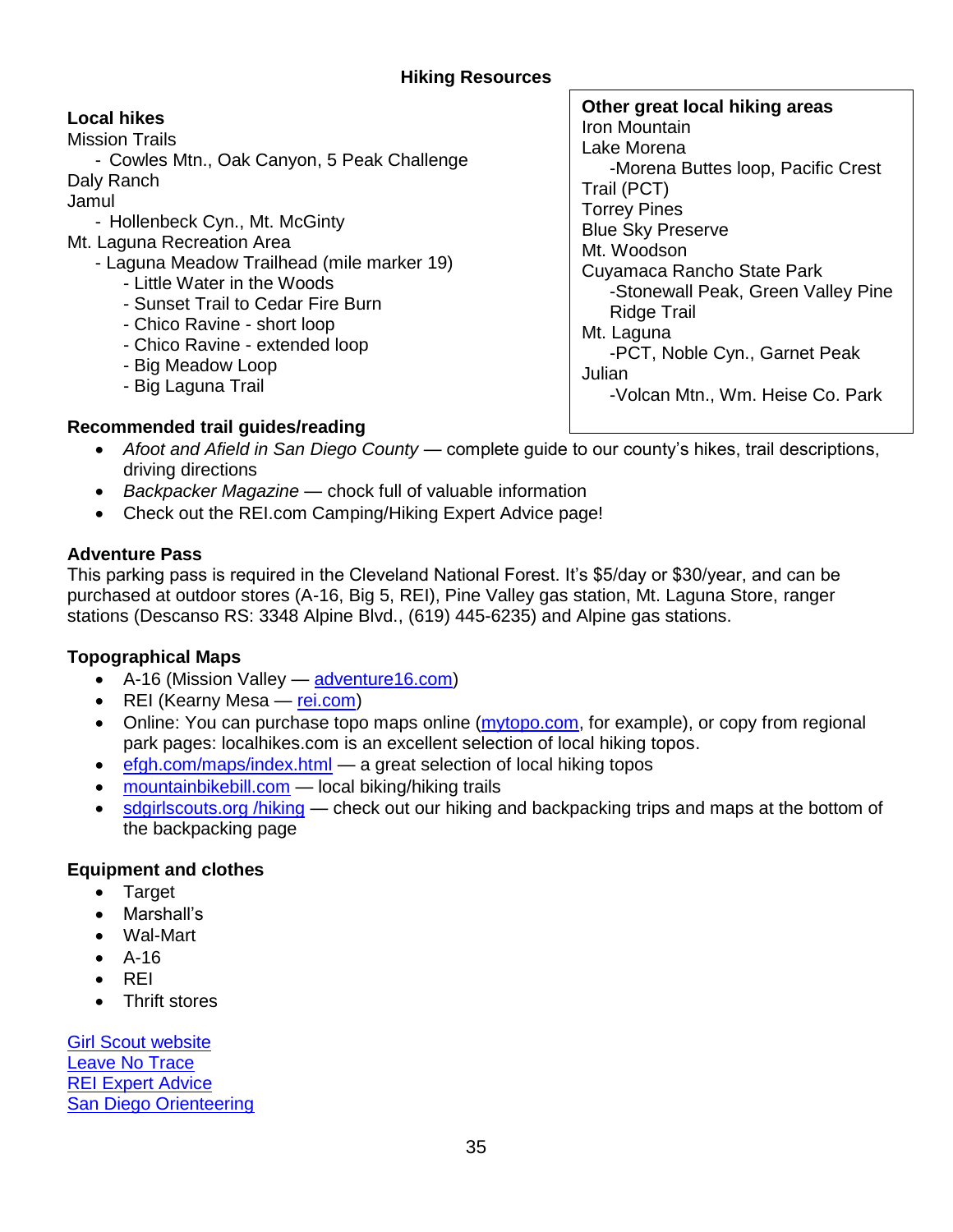#### **More Map Resources**

There are many resources for dayhikers, including blogs, vlogs, trail-specific websites, National Park (and other government agencies) websites, topographical mapping sites and smartphone applications.

Most bloggers create and post maps of trips they review that can be printed out for use on the trail. Many vloggers create animated map overviews and movies of trails so you can see first-hand where you will be on the map and what it looks like in the environment.

Topo mapping sites allow for a variety of different uses, including researching trails and terrain, printing out special maps, uploading maps to your electronic device and setting waypoints to plot or track your route.

Several mapping sites also have smartphone apps; most are GPS-compatible. Smartphone applications allow for using an electronic map without relying on network access or Wi-Fi reception.

Here are some favorites:

#### **Blogs**

Southern California:

[Modern Hiker](http://www.modernhiker.com/)

[SoCal Hiker](http://www.socalhiker.net/)

Pacific Crest Trail: [Halfmile's PCT maps\\*](http://www.pctmap.net/)

#### **Mapping Websites and Apps** (for GPS-enabled smartphones)

AllTrails

[Backcountry Navigator\\*](https://play.google.com/store/apps/details?id=com.crittermap.backcountrynavigator) (Android)

Earthmate by Delorme\* (membership required)

**[EveryTrail](http://www.everytrail.com/best/hiking-san-diego-california)** 

Gaia GPS Topo\*

Google Maps\*: Yes, you can download maps for offline usage! It's likely already on your phone, so all you have to do is go to the Google Maps settings, hit *Offline areas* and start adding them. They will be automatically deleted after 30 days.

#### *[Hikespeak](http://www.hikespeak.com/)*

JMTHiker\*

MapMyHike

[Motion X](https://itunes.apple.com/us/app/motionx-gps/id299949744?mt=8) GPS\* (iPhone) *Ranked No. 1 by Backpacker Magazine*

My Topo Maps and Trimble Outdoors Navigator: mytopo.com\* (for tablets)

**Outdoor Navigation**<sup>\*</sup> (Windows phone)

#### *\**Offline maps.

The smartphone has replaced many appliances. With built-in GPS and high-volume storage capacity, this now includes paper maps and compass. According to the Outdoor Foundation in 2013, outdoor participants ages 18 to 24 use technology to engage in outdoor recreation the most, 43 percent of which use smartphones. Girl Scouts San Diego requires learning map and compass skills and is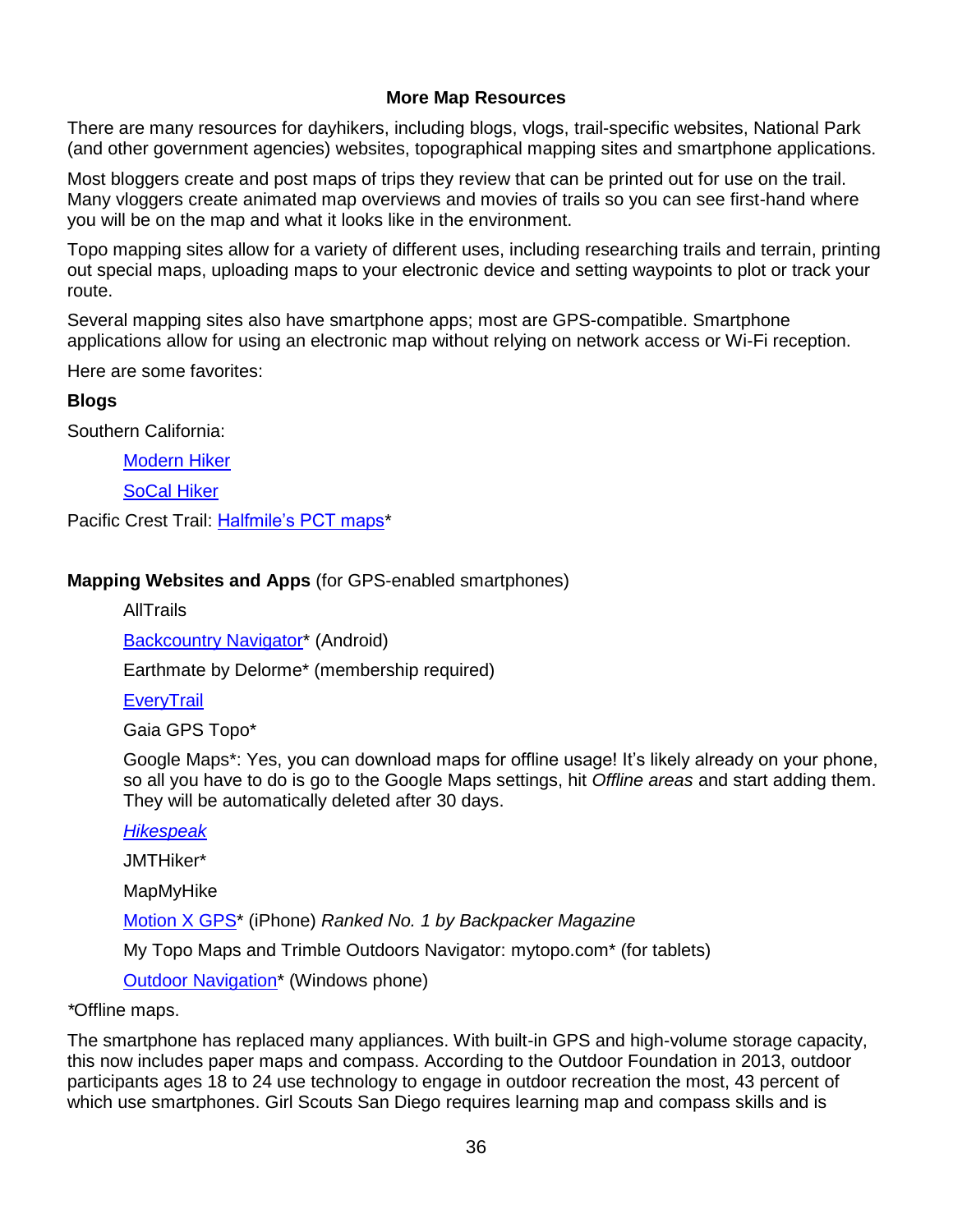adamant about carrying them at all times and knowing how to use them, but acknowledges that new technology is an added asset, and is here to stay.

*Remember: Electronic devices use up a lot of battery power. Always carry spare batteries and/or a portable charger in addition to your paper map and compass.*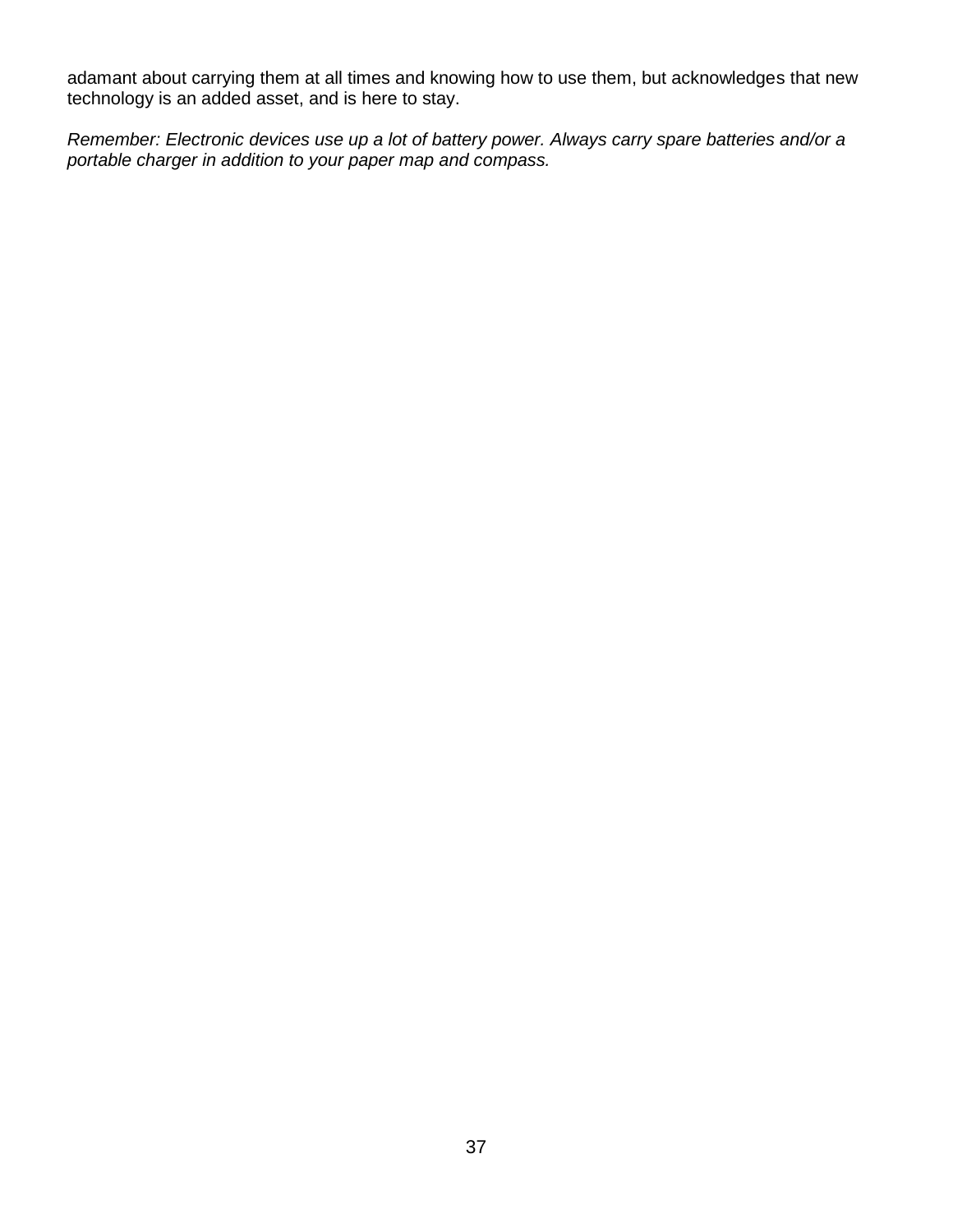#### **Hiker Bee**

- Q. What do you do with used toilet paper and feminine supplies? A. Pack them out.
- Q. What are some things you learn about your hike by looking at the topo map ahead of time? A. Elevation (and elevation changes), terrain features like peaks, ridges and lakes, location of trails and water sources, mileage, vegetation, location of buildings/ranger stations, route options
- Q. When the contour lines on a topo get close together, the terrain is: A. Rocky B. Steep C. Quite forested
- Q. Name two fabrics that are excellent for wicking away moisture: A. Wool, polypropylene, capilene, silk, polyester fleece
- Q. How deep should you bury human waste and what tool should you use? A. 6 - 8 inches, trowel
- Q. What are the advantages of hiking boots over athletic shoes? A. Better durability, support, traction and protection from rocky surfaces
- Q. What is the point of wearing a liner sock under a heavier hiking sock? A. It provides friction between the two socks, reducing the chance of blisters
- Q. Going to the bathroom must be done \_\_\_\_\_\_ feet from open water? A. 150-200 feet
- Q. When you meet horses coming toward you, how do you handle the "right of way?" A. Move far enough off the trail to let the horses pass and secure your safety, but still maintain visual contact so you don't spook the horse.
- Q. If you are hiking and bikers are coming toward you, who has the right of way? A. Hikers
- Q. In the same situation, who thinks they have the right of way? A. Bikers
- Q. What are three things you can do to protect trails from erosion? A. Don't cut switchbacks; stay on the trail; don't walk side by side
- Q. Topo maps are oriented to: A. Magnetic North B. True North C. Due East Q. Your compass points to:
	- A. Magnetic North B. True North C. Due East
- Q. Is your lunch the same as emergency food?

A. No! Once you eat your lunch you'll have no emergency food. Always take power bar or something extra.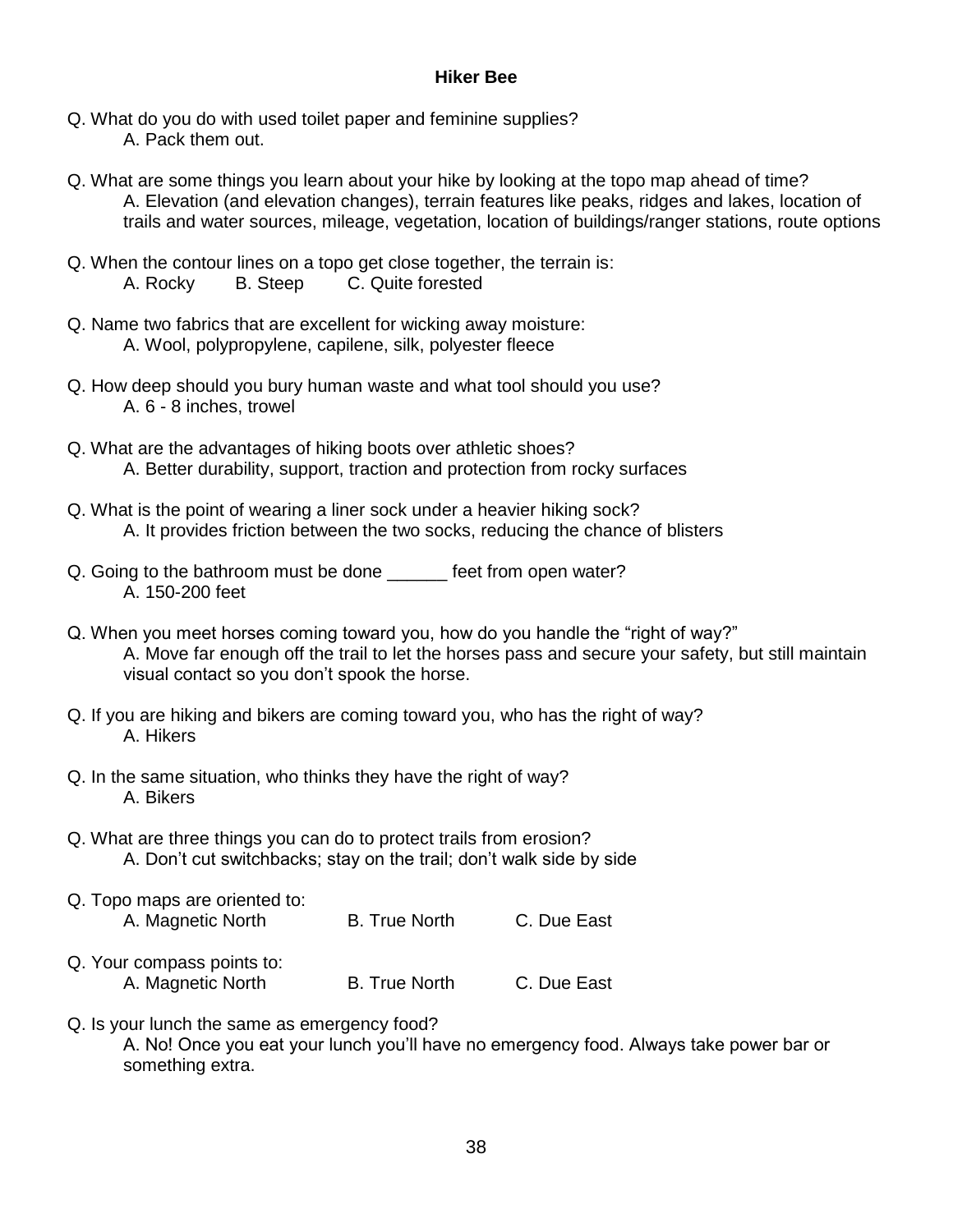- Q. What two fire making tools do you need to have on you as part of the 10 Essentials? A. Waterproof matches and firestarter, for small campfires only.
- Q. When is it okay to light an emergency signal fire in California? A. Never. California is at risk of wildfire year-round.
- Q. What is "layering?"

A. Layering is a system of dressing in which you wear multiple layers of clothing so that you can add layers when it gets colder and take off layers when it gets warmer.

Q. Why is layering important?

A. It allows you to be prepared for a wide range of temperatures and weather conditions with the least amount of clothing, and allows you to finely adjust your level of warmth by putting on and taking off layers.

- Q. What are the advantages and disadvantages of hydration packs (*e.g.,* CamelBaks, Platypus) A. Advantages: easy and quick to drink water while you hike; easier to stay hydrated. Disadvantages: they can leak; you can't tell how much water you're drinking; you can't add Gatorade or other powdered drinks to your water.
- Q. What are nice features in a good daypack?

A. Comfortable, padded straps made of durable material, water resistant, multiple zippered compartments, loops on the outside to hang things on.

- Q. Is cotton a good choice of fabric for hiking? Why? A. No, because when it gets wet is sucks the heat out of your body.
- Q. What disease is carried by ticks? A. Lyme disease
- Q. What should be done to your boots before a trip to help keep your feet dry? A. Waterproof your boots
- Q. Which of the 10 Essentials help you Find Your Way? A. Map, compass, flashlight
- Q. Which of the 10 Essentials help protect you from the elements? A. Sun protection (hat, sunglasses, sunscreen, lipblock), cold protection (layered clothes)
- Q. Name the remaining five 10 Essentials. A. Knife, first aid kit, waterproof matches, firestarter, food and water
- Q. What are the two "extra essentials?" A. Toilet paper and whistle
- Q. What are three ways to prevent blisters? A. Well-fitting boots, non-cotton socks, liners, pre-treat w/ duct tape, break in boots
- Q. Why do you check yourself carefully for ticks after a hike? A. Ticks carry Lyme disease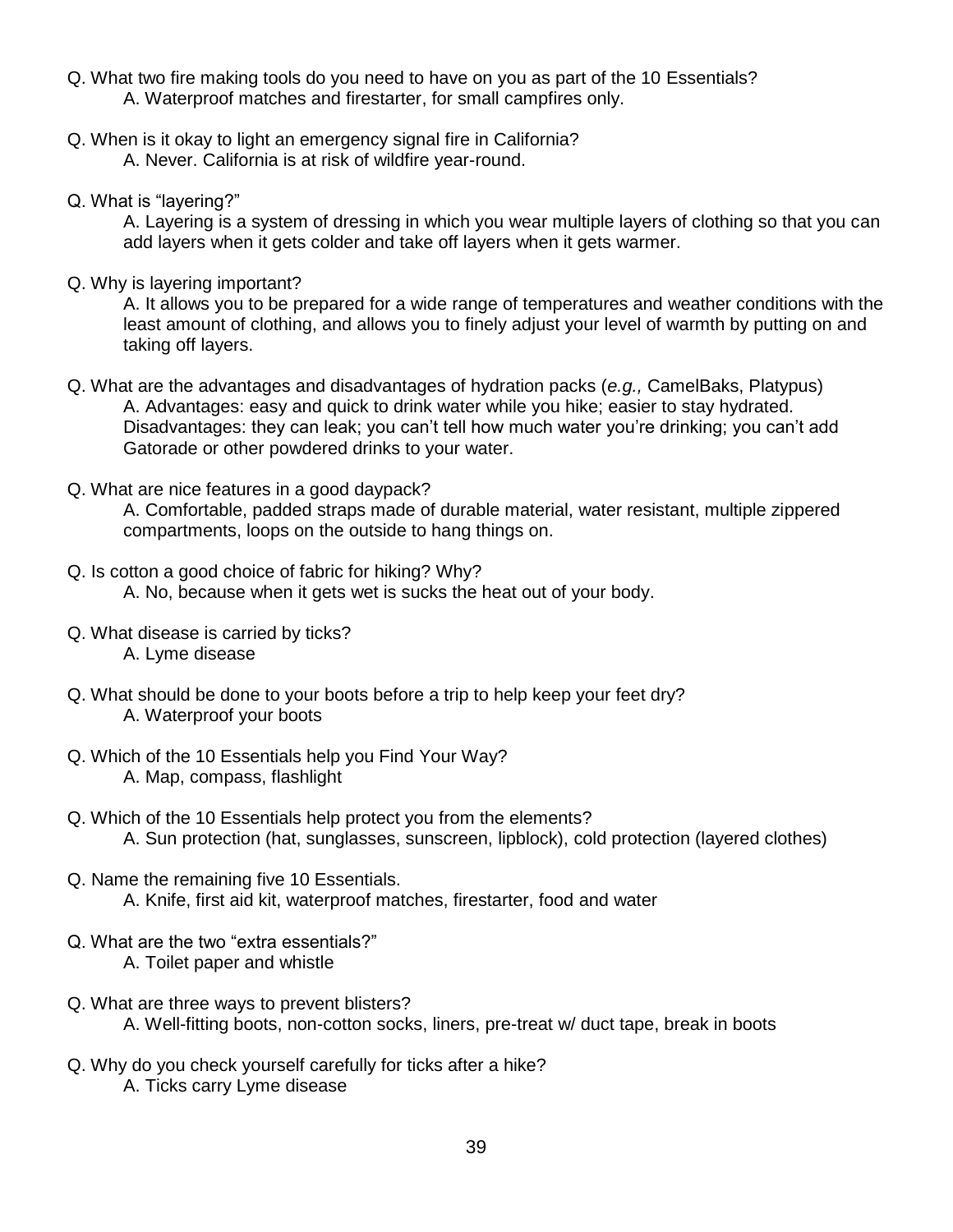Q. If you find a tick attached, what do you do?

A. Remove by gently pulling straight out with tweezers right from the head. Any resulting skin aggravation should be looked at by a doctor, even if it occurs a couple weeks later.

Q. What do you do if you encounter a mountain lion?

A. Make yourself big, gather together as a group, shout, throw sticks and rocks. Don't run!

- Q. How do you avoid poison oak if you don't know what it looks like? A. Don't touch any plants with leaves of three. Also, learn to identify poison oak!
- Q. What do you do if you get lost?

A. Stay Put! Blow your whistle three times in succession to signal a rescue. Don't go anywhere unless you are **absolutely, positively certain** you can return to your last known location with your map.

Q. What are some ways you can ensure that you don't get lost?

A. Review and highlight your map before you go, stay with your group, always wait for each other at trail junctions, thumb the map while you hike, observe trail signs.

Q. How do you best avoid snakebites?

A. Watch where you put your feet, don't be tempted to catch snakes

Q. How do you avoid lightning?

A. Check weather before you leave, observe changes in the weather, especially before climbing peaks or exposes ridges, avoid open meadows and bodies of water in thunderstorms, stay away from tall objects during lightning storms, don't ever hide in caves (they conduct electricity), take shelter in protected wooded areas.

- Q. What is the minimum number of hikers you should have on an outing? Why? A. Four — one to stay with an injured hiker, two to go for help
- Q. What rhyme is used to differentiate between Coral Snakes and California King Snakes? A. Red next to black, friend of Jack; Red next to yellow, you're a dead fellow.
- Q. What should you do if you see a black bear? A. Shout "hey, bear": make yourself heard. Don't block its escape route, back off slowly. Don't run, but don't back down in a charge.
- Q. Do we have grizzly bears in California? A. No, they've been extinct since the 1920s.
- Q. Do we have black bears in San Diego County? A. There have been sightings over the years, but those have been few and far between.
- Q. What color are black bears? A. Black, brown, cinnamon, light brown
- Q. If a bear has your food, what's the best thing to do? A. Don't try to get it back; keep your distance.